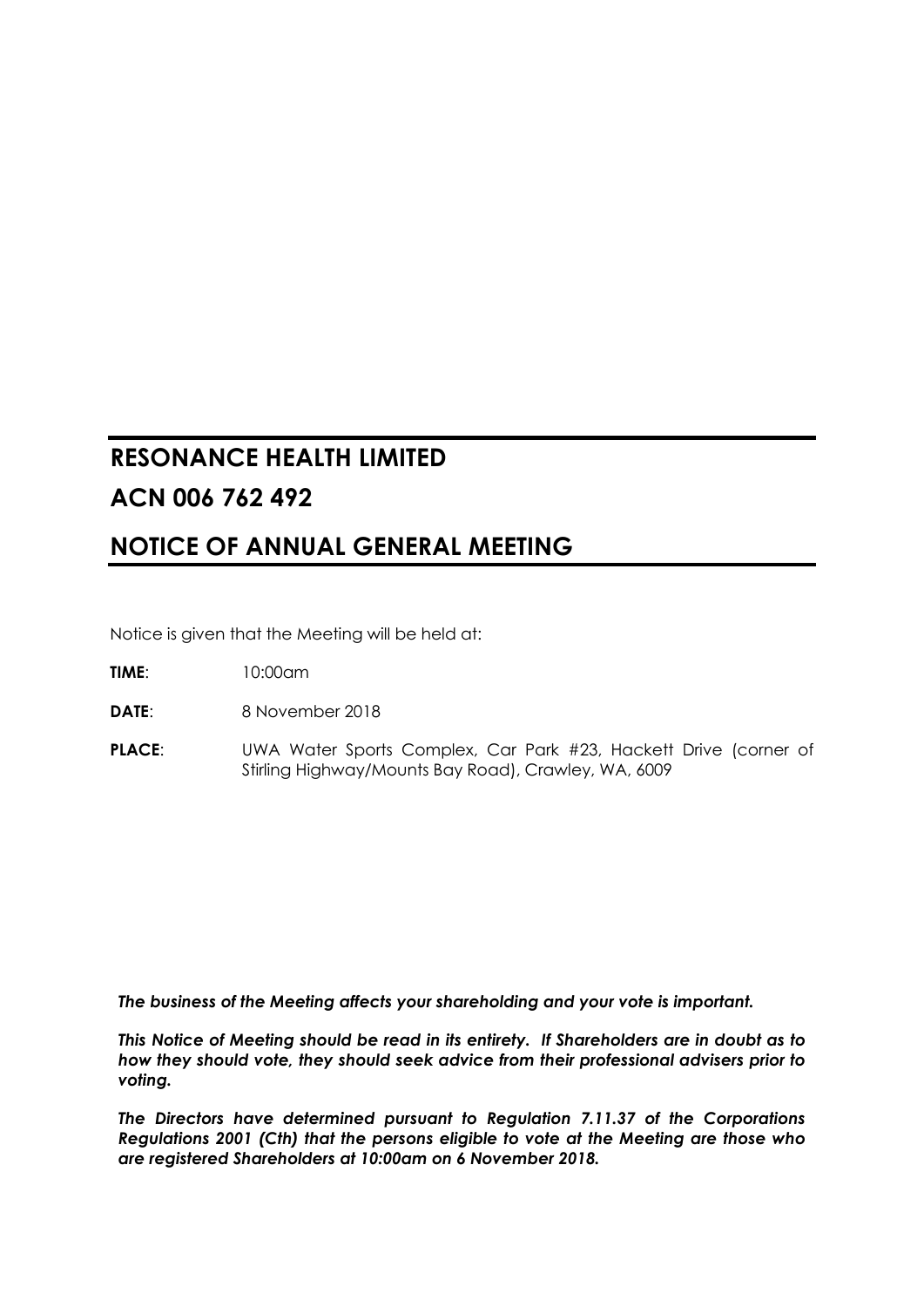## **BUSINESS OF THE MEETING**

## **AGENDA**

#### **1. FINANCIAL STATEMENTS AND REPORTS**

To receive and consider the annual financial report of the Company for the financial year ended 30 June 2018 together with the declaration of the Directors, the Director's Report, the Remuneration Report and the Auditor's Report.

## **2. RESOLUTION 1 – ADOPTION OF REMUNERATION REPORT**

To consider and, if thought fit, to pass, with or without amendment, the following resolution as a **non-binding resolution**:

*"That, for the purposes of section 250R(2) of the Corporations Act and for all other purposes, approval is given for the adoption of the Remuneration Report as contained in the Company's annual financial report for the financial year ended 30 June 2018."*

#### **Note: the vote on this Resolution is advisory only and does not bind the Directors or the Company.**

#### **Voting Prohibition Statement:**

A vote on this Resolution must not be cast (in any capacity) by or on behalf of either of the following persons:

- (a) a member of the Key Management Personnel, details of whose remuneration are included in the Remuneration Report; or
- (b) a Closely Related Party of such a member.

However, a person (the **voter**) described above may cast a vote on this Resolution as a proxy if the vote is not cast on behalf of a person described above and either:

- (a) the voter is appointed as a proxy by writing that specifies the way the proxy is to vote on this Resolution; or
- (b) the voter is the Chair and the appointment of the Chair as proxy:
	- (i) does not specify the way the proxy is to vote on this Resolution; and
	- (ii) expressly authorises the Chair to exercise the proxy even though this Resolution is connected directly or indirectly with the remuneration of a member of the Key Management Personnel.

## **3. RESOLUTION 2 – RE-ELECTION OF DIRECTOR – DR MARTIN BLAKE**

To consider and, if thought fit, to pass, with or without amendment, the following resolution as an **ordinary resolution**:

*"That, for the purpose of clause 14.2 of the Constitution, and for all other purposes, Dr Martin Blake, a Director, retires by rotation, and being eligible, is re-elected as a Director."*

## **4. RESOLUTION 3 – ELECTION OF DIRECTOR – MR MITCHELL WELLS**

To consider and, if thought fit, to pass, with or without amendment, the following resolution as an **ordinary resolution**:

*"That, for the purpose of clause 14.4 of the Constitution, ASX Listing Rule 14.4, and for all other purposes, Mr Mitchell Wells, a Director who was appointed as an additional Director on 28 February 2018, retires, and being eligible, is elected as a Director."*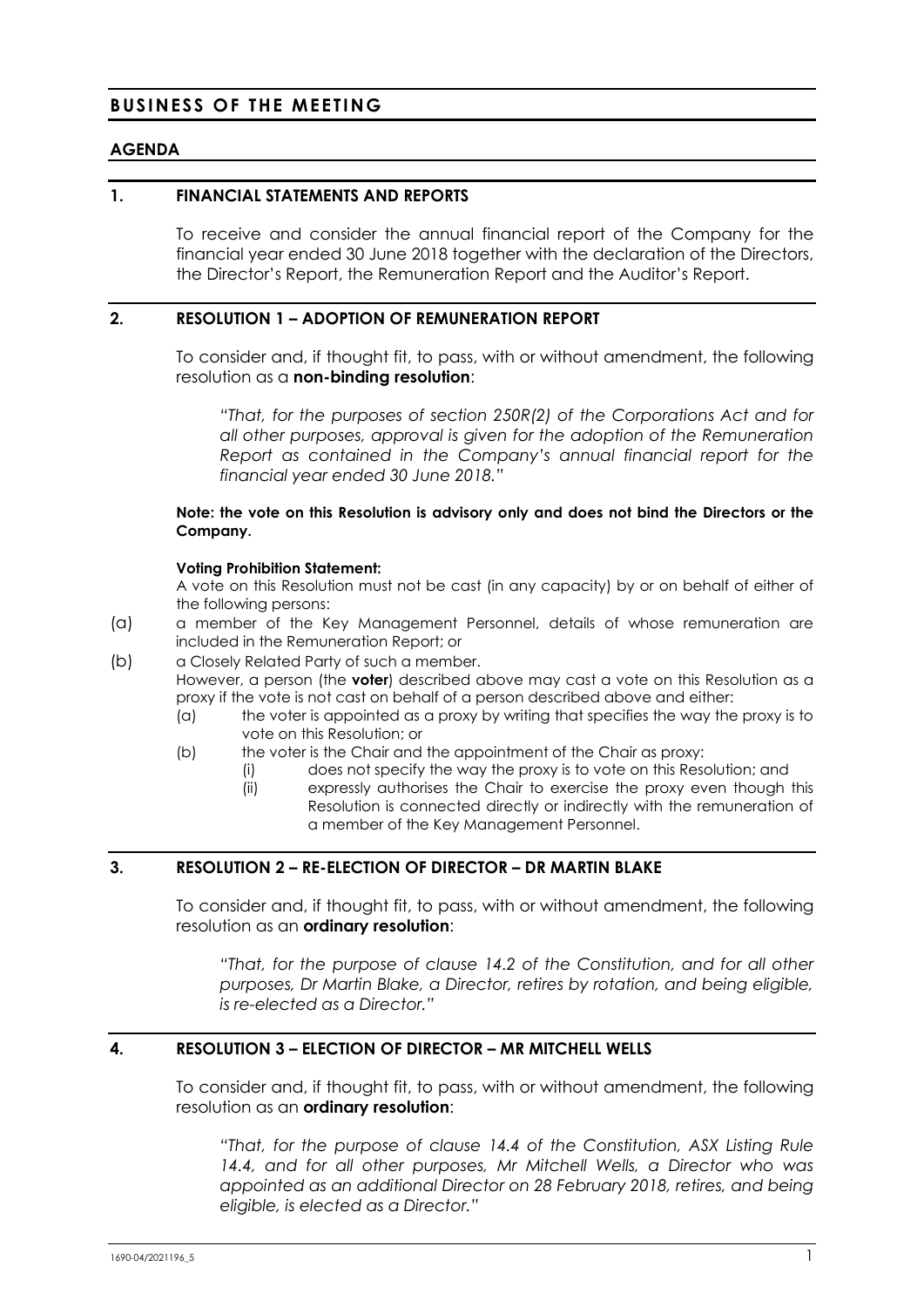## **5. RESOLUTION 4 – APPROVAL OF 10% PLACEMENT CAPACITY**

To consider and, if thought fit, to pass the following resolution as a **special resolution**:

*"That, for the purposes of Listing Rule 7.1A and for all other purposes, approval is given for the Company to issue up to that number of Equity Securities equal to 10% of the issued capital of the Company at the time of issue, calculated in accordance with the formula prescribed in ASX Listing Rule 7.1A.2 and otherwise on the terms and conditions set out in the Explanatory Statement."*

**Voting Exclusion:** The Company will disregard any votes cast in favour of the Resolution by or on behalf of a person who is expected to participate in, or who will obtain a material benefit as a result of, the proposed issue (except a benefit solely by reason of being a holder of ordinary securities in the Company) or an associate of that person (or those persons). However, the Company will not disregard a vote if it is cast by a person as a proxy for a person who is entitled to vote, in accordance with the directions on the Proxy Form, or, it is cast by the person chairing the meeting as proxy for a person who is entitled to vote, in accordance with a direction on the Proxy Form to vote as the proxy decides.

## **6. RESOLUTION 5 - RATIFICATION OF PRIOR ISSUE – OPTIONS**

To consider and, if thought fit, to pass, with or without amendment, the following resolution as an **ordinary resolution**:

*"That, for the purposes of ASX Listing Rule 7.4 and for all other purposes, Shareholders ratify the issue of 21,000,000 Options on the terms and conditions set out in the Explanatory Statement."*

**Voting Exclusion:** The Company will disregard any votes cast in favour of the Resolution by or on behalf of a person who participated in the issue or any associates of those persons. However, the Company need not disregard a vote if it is cast by a person as a proxy for a person who is entitled to vote, in accordance with the directions on the Proxy Form, or, it is cast by the person chairing the meeting as proxy for a person who is entitled to vote, in accordance with a direction on the Proxy Form to vote as the proxy decides.

## **7. RESOLUTION 6 - RATIFICATION OF PRIOR ISSUE – OPTIONS**

To consider and, if thought fit, to pass, with or without amendment, the following resolution as an **ordinary resolution**:

*"That, for the purposes of ASX Listing Rule 7.4 and for all other purposes, Shareholders ratify the issue of 500,000 Options on the terms and conditions set out in the Explanatory Statement."*

**Voting Exclusion:** The Company will disregard any votes cast in favour of the Resolution by or on behalf of a person who participated in the issue or any associates of those persons. However, the Company need not disregard a vote if it is cast by a person as a proxy for a person who is entitled to vote, in accordance with the directions on the Proxy Form, or, it is cast by the person chairing the meeting as proxy for a person who is entitled to vote, in accordance with a direction on the Proxy Form to vote as the proxy decides.

## **8. RESOLUTION 7 – ADOPTION OF INCENTIVE OPTION PLAN**

To consider and, if thought fit, to pass, with or without amendment, the following resolution as an **ordinary resolution**: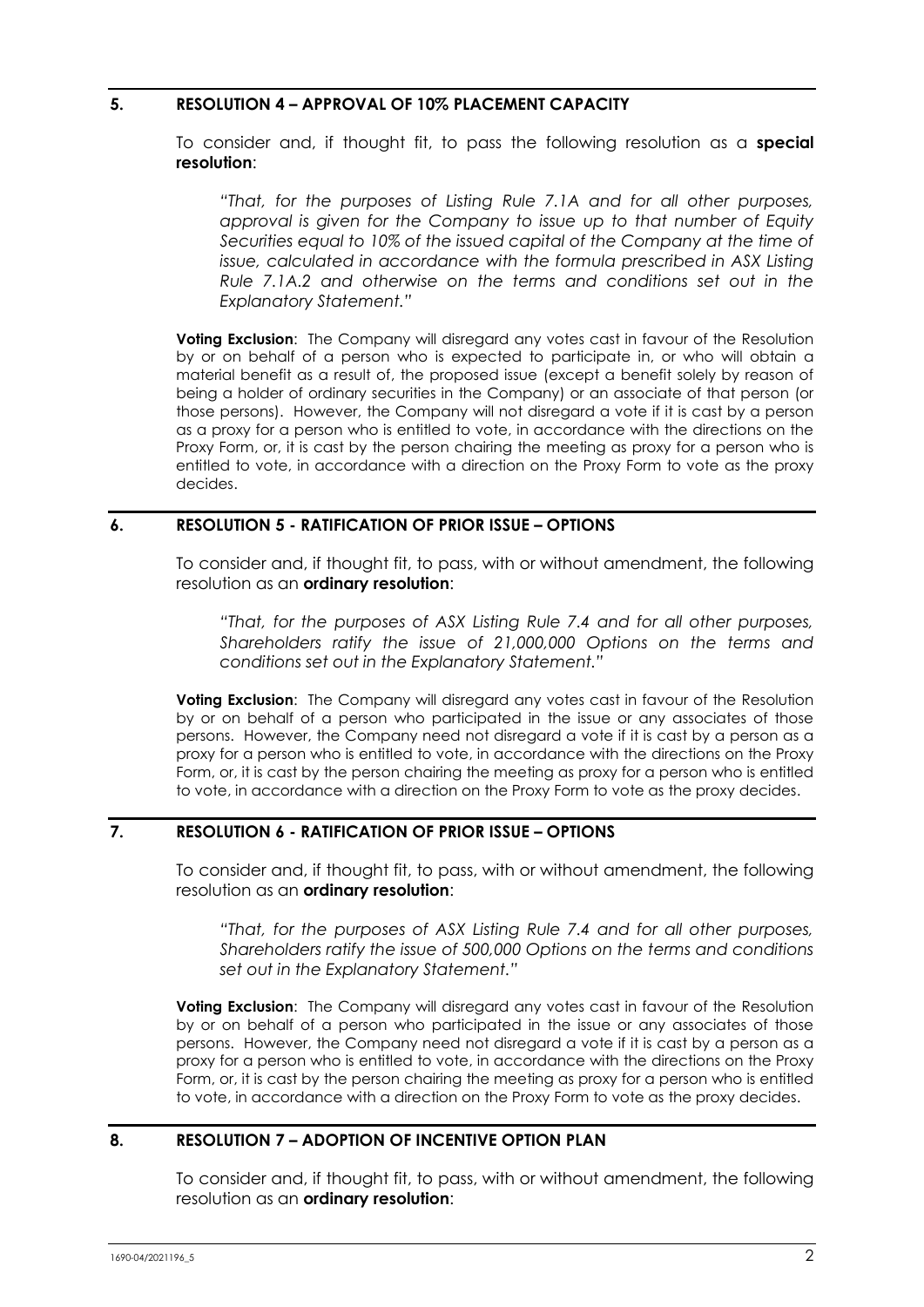*"That, for the purposes of ASX Listing Rule 7.2 (Exception 9(b)) and for all other purposes, approval is given for the Company to adopt an employee incentive scheme titled Incentive Option Plan and for the issue of securities under that Plan, on the terms and conditions set out in the Explanatory Statement."*

**Voting Exclusion:** The Company will disregard any votes cast on this Resolution by any Director except one who is ineligible to participate in any employee incentive scheme in relation to the Company, and any associates of those Directors. However, the Company need not disregard a vote if it is cast by a person as a proxy for a person who is entitled to vote, in accordance with the directions on the Proxy Form, or, it is cast by the person chairing the meeting as proxy for a person who is entitled to vote, in accordance with a direction on the Proxy Form to vote as the proxy decides.

#### **Voting Prohibition Statement:**

A person appointed as a proxy must not vote, on the basis of that appointment, on this Resolution if:

- (a) the proxy is either:
	- (i) a member of the Key Management Personnel; or
	- (ii) a Closely Related Party of such a member; and
- (b) the appointment does not specify the way the proxy is to vote on this Resolution.

However, the above prohibition does not apply if:

- (a) the proxy is the Chair; and
- (b) the appointment expressly authorises the Chair to exercise the proxy even though this Resolution is connected directly or indirectly with remuneration of a member of the Key Management Personnel.

## **Dated: 8 October 2018**

**By order of the Board**

#### **Agha Shahzad Company Secretary**

#### **Voting in person**

To vote in person, attend the Meeting at the time, date and place set out above.

#### **Voting by proxy**

To vote by proxy, please complete and sign the enclosed Proxy Form and return by the time and in accordance with the instructions set out on the Proxy Form.

In accordance with section 249L of the Corporations Act, Shareholders are advised that:

- each Shareholder has a right to appoint a proxy;
- the proxy need not be a Shareholder of the Company; and
- a Shareholder who is entitled to cast 2 or more votes may appoint 2 proxies and may specify the proportion or number of votes each proxy is appointed to exercise. If the member appoints 2 proxies and the appointment does not specify the proportion or number of the member's votes, then in accordance with section 249X(3) of the Corporations Act, each proxy may exercise one-half of the votes.

Shareholders and their proxies should be aware that changes to the Corporations Act made in 2011 mean that: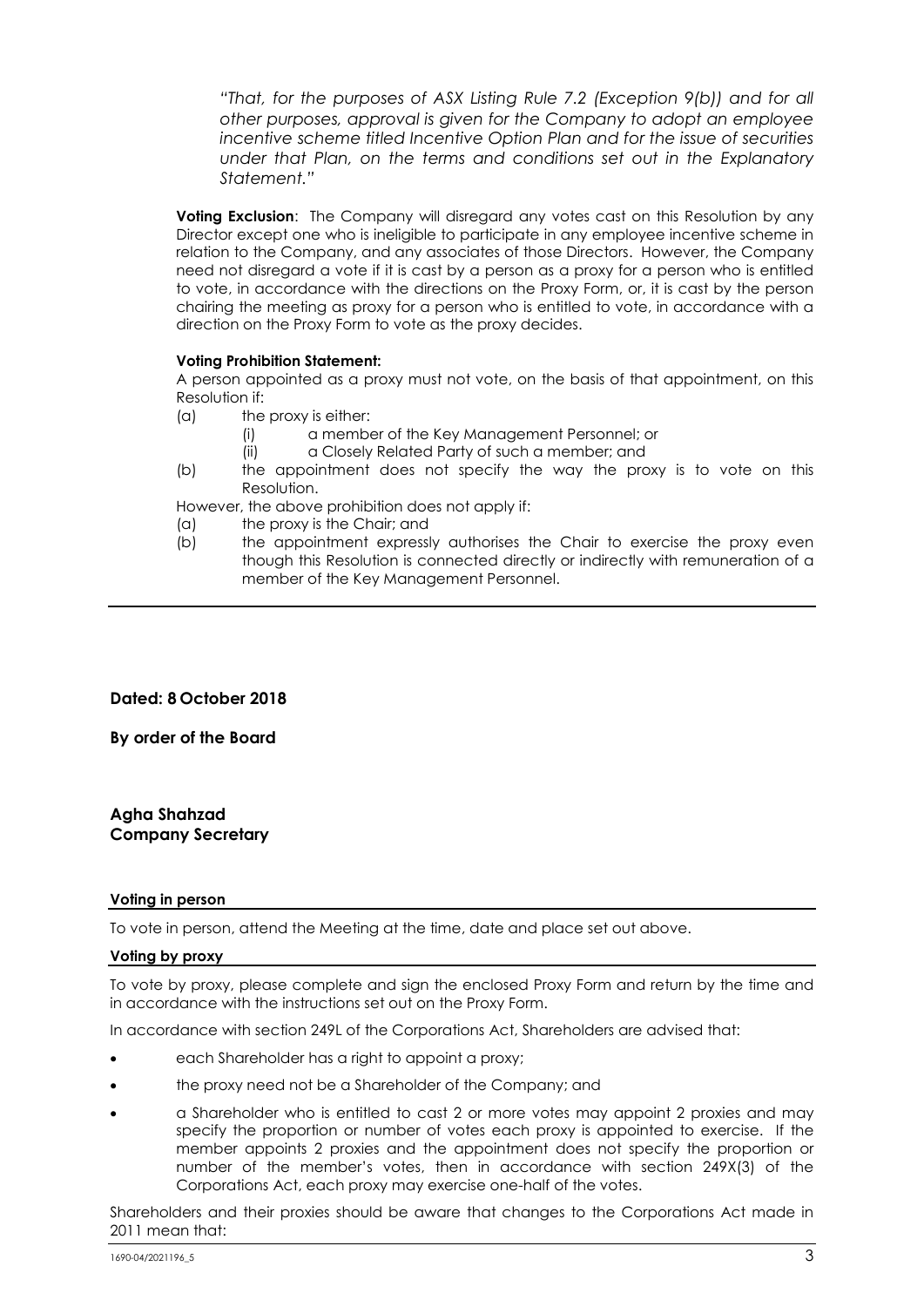- if proxy holders vote, they must cast all directed proxies as directed; and
- any directed proxies which are not voted will automatically default to the Chair, who must vote the proxies as directed.

*Should you wish to discuss the matters in this Notice of Meeting please do not hesitate to contact the Company Secretary on +61 8* **9286 5300***.*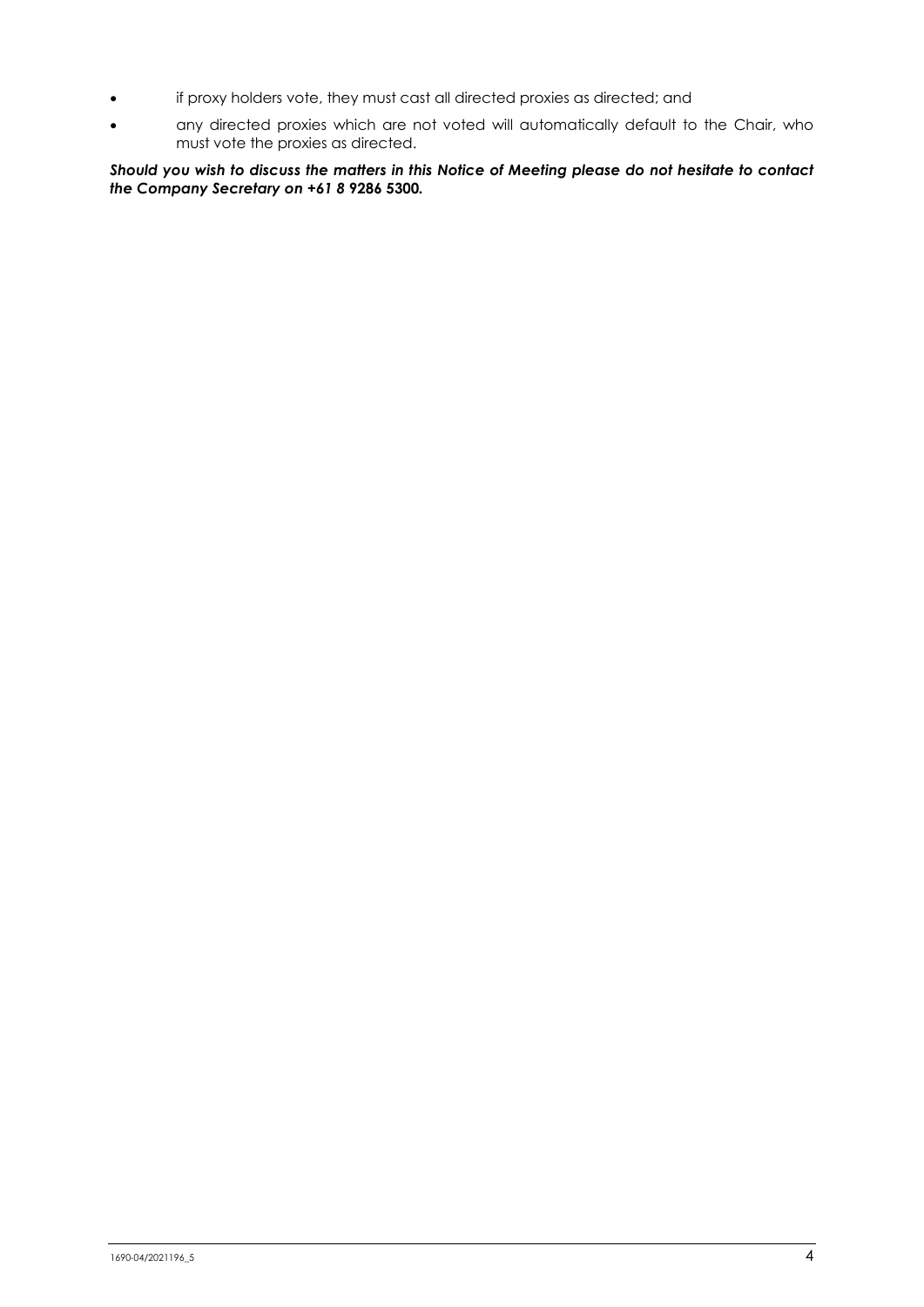## **EXPLANATORY STATEMENT**

This Explanatory Statement has been prepared to provide information which the Directors believe to be material to Shareholders in deciding whether or not to pass the Resolutions.

## **1. FINANCIAL STATEMENTS AND REPORTS**

In accordance with the Constitution, the business of the Meeting will include receipt and consideration of the annual financial report of the Company for the financial year ended 30 June 2018 together with the declaration of the Directors, the Directors' Report, the Remuneration Report and the Auditor's Report.

The Company will not provide a hard copy of the Company's Annual Financial Report to Shareholders unless specifically requested to do so. The Company's Annual Financial Report is available on its website at:

http://www.resonancehealth.com.

## **2. RESOLUTION 1 – ADOPTION OF REMUNERATION REPORT**

#### **2.1 General**

The Corporations Act requires that at a listed company's annual general meeting, a resolution that the Remuneration Report be adopted must be put to the shareholders. However, such a resolution is advisory only and does not bind the Company or the Directors of the Company.

The Remuneration Report sets out the Company's remuneration arrangements for the Directors and senior management of the Company. The Remuneration Report is part of the Directors' Report contained in the Annual Financial Report of the Company for a financial year.

The chair of the meeting must allow a reasonable opportunity for its shareholders to ask questions about or make comments on the Remuneration Report at the Annual General Meeting.

## **2.2 Voting consequences**

A company is required to put to its shareholders a resolution proposing the calling of another meeting of shareholders to consider the appointment of directors of the company (**Spill Resolution**) if, at consecutive annual general meetings, at least 25% of the votes cast on a remuneration report resolution are voted against adoption of the remuneration report and at the first of those annual general meetings a Spill Resolution was not put to vote. If required, the Spill Resolution must be put to vote at the second of those annual general meetings.

If more than 50% of votes cast are in favour of the Spill Resolution, the company must convene a shareholder meeting (**Spill Meeting**) within 90 days of the second annual general meeting.

#### **2.3 Previous voting results**

At the Company's previous annual general meeting the votes cast against the remuneration report considered at that annual general meeting were less than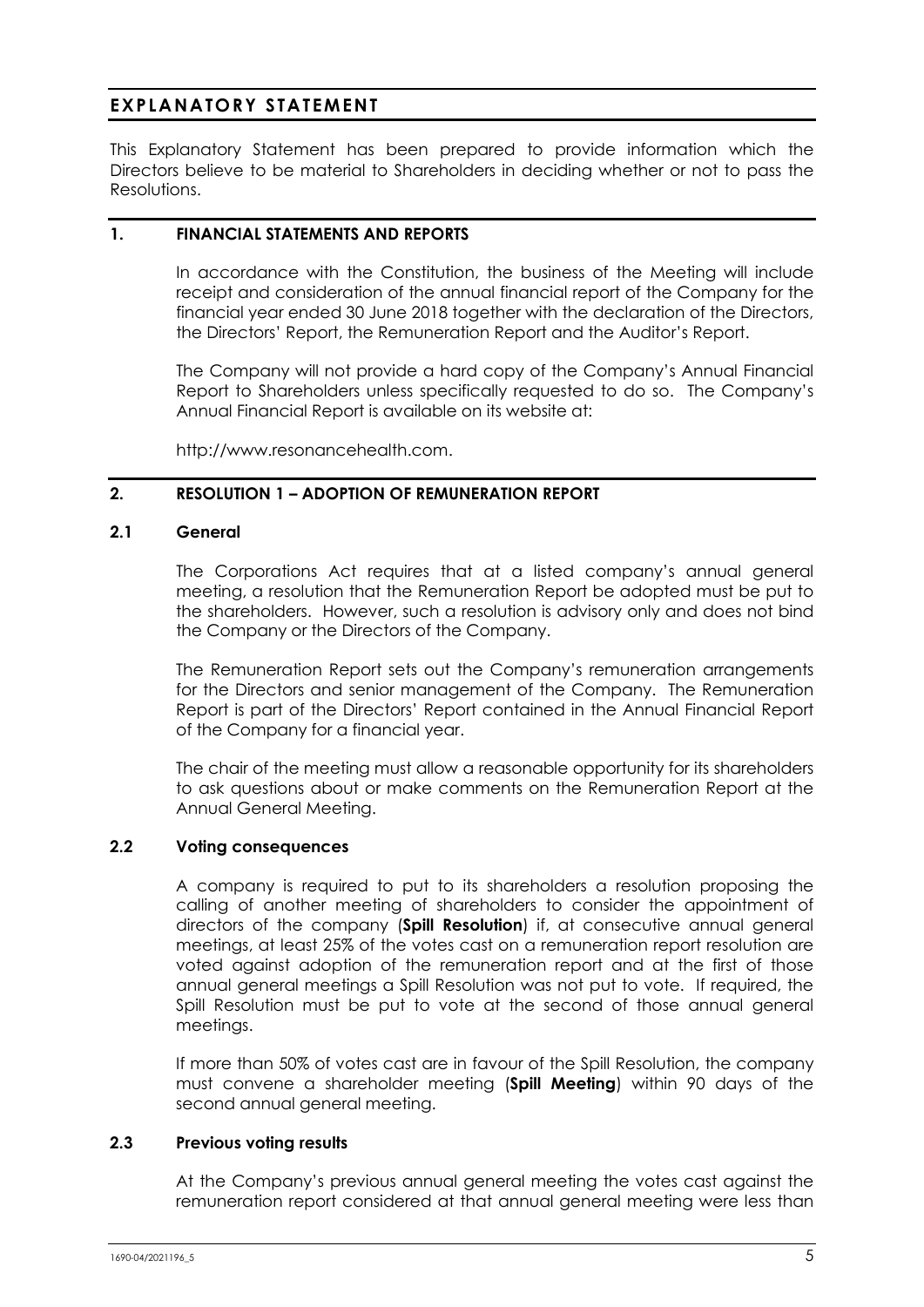25%. Accordingly, the Spill Resolution is not relevant for this Annual General Meeting.

## **3. RESOLUTION 2 – RE-ELECTION OF DIRECTOR – DR MARTIN BLAKE**

#### **3.1 General**

Clause 14.2 of the Constitution sets out the requirements for determining which Directors are to retire by rotation at an annual general meeting.

Dr Martin Blake, who has served as a director since 4 October 2007 and was last re-elected on 24 November 2016, retires by rotation and seeks re-election.

#### **3.2 Qualifications and other material directorships**

Dr Martin Blake is a Radiologist and Nuclear Physician and brings significant technical and industry experience to Resonance Health. Dr Blake received FAANMS as a post nominal in recognition of his Nuclear Medicine Specialist training undertaken in 1994 and 1995.

He has been a Partner of Perth Radiological Clinic since 1997 and is currently the Chairman of that company.

Dr Blake has an MBA from Melbourne University, is a Graduate of the Australian Institute of Company Directors and holds directorships on a number of private company boards.

#### **3.3 Independence**

If elected the board considers Dr Martin Blake will be an independent director.

## **3.4 Board recommendation**

The Board supports the re-election of Dr Martin Blake and recommends that Shareholders vote in favour of Resolution 2.

## **4. RESOLUTION 3 – ELECTION OF DIRECTOR – MR MITCHELL WELLS**

#### **4.1 General**

Clause 14.4 of the Constitution allows the Directors to appoint at any time a person to be a Director either to fill a casual vacancy or as an addition to the existing Directors, but only where the total number of Directors does not at any time exceed the maximum number specified by the Constitution.

Pursuant to the Constitution and ASX Listing Rule 14.4, any Director so appointed holds office only until the next following annual general meeting and is then eligible for election by Shareholders but shall not be taken into account in determining the Directors who are to retire by rotation (if any) at that meeting.

Mr Mitchell Wells, having been appointed by other Directors on 28 February 2018 in accordance with the Constitution, will retire in accordance with the Constitution and ASX Listing Rule 14.4 and being eligible, seeks election from Shareholders.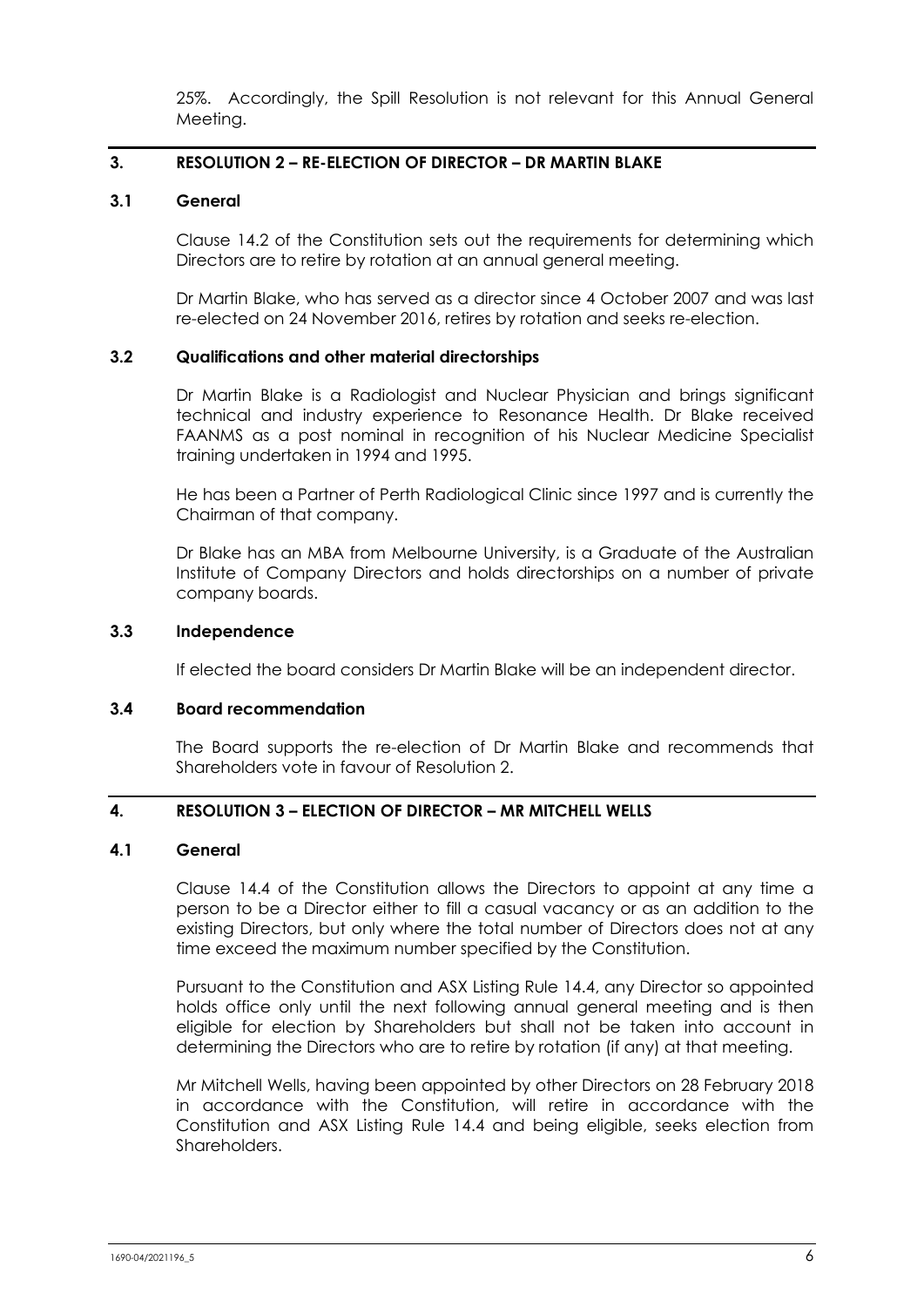## **4.2 Qualifications and other material directorships**

Mr. Mitchell Wells is a qualified lawyer and an experienced senior executive and management consultant with commercial and legal experience in Australia, the United States of America and the United Kingdom.

He has served as a director and worked as a senior executive of listed-public and private companies including Australian ASX and US Nasdaq listed public companies. He currently serves as Chair of a large not-for-profit organisation.

Mr. Wells has previously served as the company secretary of two ASX listed public companies and as the corporate secretary of a US Nasdaq listed public company. He currently serves as a director of several private companies.

## **4.3 Independence**

Mr Mitchell Wells has provided legal and management consulting services to Resonance Health since May 2017 and continues to consult to the Company on a part-time basis. The details of Mr. Wells consulting remuneration are set out in the Remuneration Report.

In February 2018, following several months of engagement with the Board and the Company, Mr. Wells was appointed a Director of the Company. The Board considers Mr. Wells is independent given he is not an employee of the Company and his consulting arrangement is part-time, and approximately 2 days a week.

Other than his part-time consulting arrangement Mr. Wells has no other interests, position, association or relationship that might influence, or reasonably be perceived to influence, in a material respect his capacity to bring an independent judgement to bear on issues before the Board and to act in the best interest of the entity and its security holders generally.

If elected the Board considers Mr Mitchell Wells will be an independent director.

## **4.4 Board recommendation**

The Board supports the re-election of Mr Mitchell Wells and recommends that Shareholders vote in favour of Resolution 3.

## **5. RESOLUTION 4 – APPROVAL OF 10% PLACEMENT CAPACITY**

## <span id="page-7-0"></span>**5.1 General**

ASX Listing Rule 7.1A provides that an Eligible Entity (as defined below) may seek shareholder approval by special resolution passed at an annual general meeting to have the capacity to issue up to that number of Equity Securities (as defined below) equal to 10% of its issued capital (**10% Placement Capacity**) without using that company's existing 15% annual placement capacity granted under ASX Listing Rule 7.1.

An Eligible Entity is one that, as at the date of the relevant annual general meeting:

- (a) is not included in the S&P/ASX 300 Index; and
- (b) has a maximum market capitalisation (excluding restricted securities and securities quoted on a deferred settlement basis) of \$300,000,000.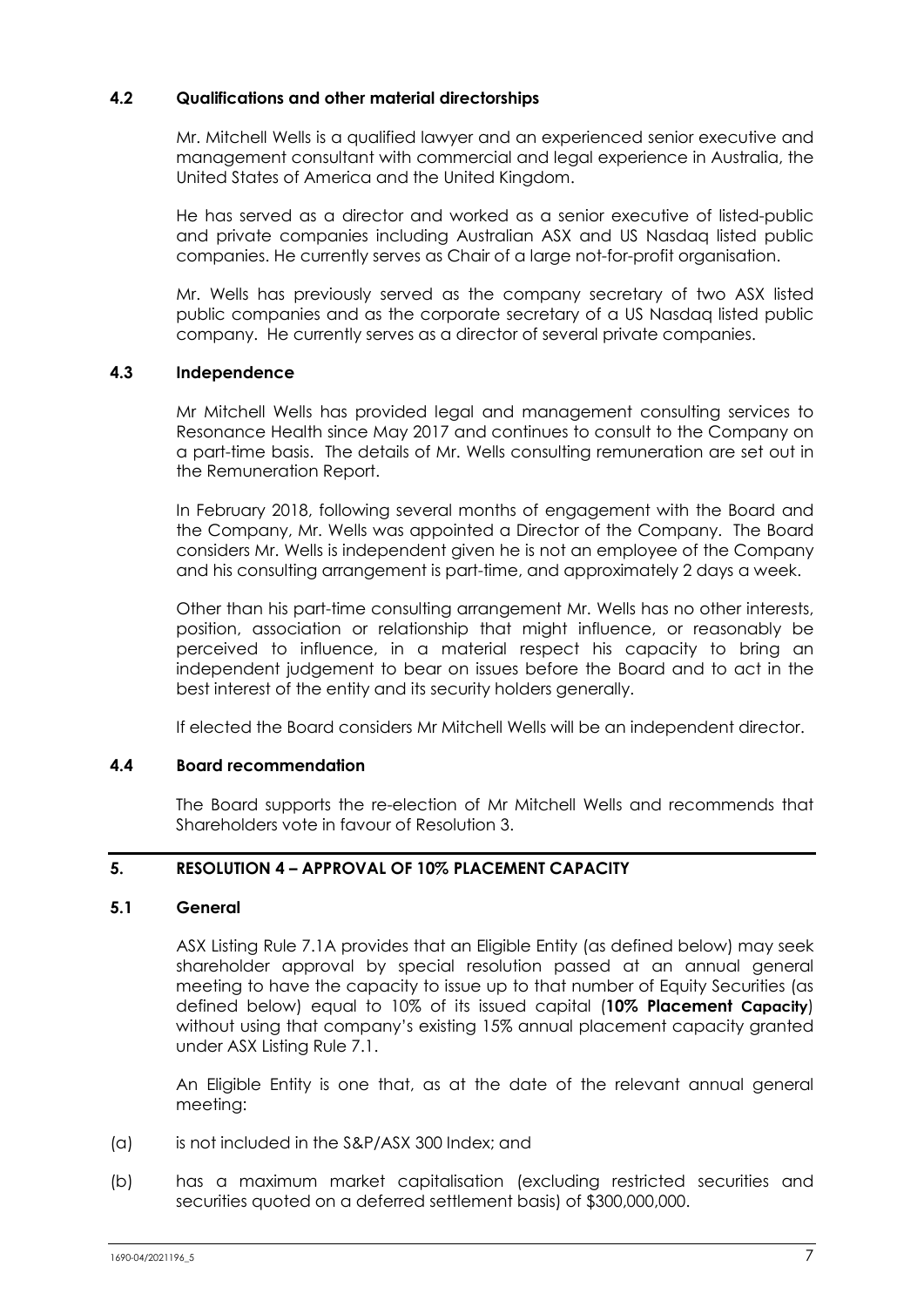As at the date of this Notice, the Company is an Eligible Entity as it is not included in the S&P/ASX 300 Index and has a current market capitalisation of \$10,867,434 (based on the number of Shares on issue and the closing price of Shares on the ASX on 24 September 2018).

An Equity Security is a share, a unit in a trust, a right to a share or unit in a trust or option, an option over an issued or unissued security, a convertible security, or, any security that ASX decides to classify as an equity security.

Any Equity Securities issued under the 10% Placement Capacity must be in the same class as an existing class of quoted Equity Securities.

As at the date of this Notice, the Company currently has one class of quoted Equity Securities on issue, being the Shares (ASX Code: RHT).

If Shareholders approve Resolution 4, the number of Equity Securities the Company may issue under the 10% Placement Capacity will be determined in accordance with the formula prescribed in ASX Listing Rule 7.1A.2.

Resolution 4 is a special resolution. Accordingly, at least 75% of votes cast by Shareholders present and eligible to vote at the Meeting must be in favour of Resolution 4 for it to be passed.

#### **5.2 Technical information required by ASX Listing Rule 7.1A**

Pursuant to and in accordance with ASX Listing Rule 7.3A, the information below is provided in relation to this Resolution 4:

#### (a) **Minimum Price**

The minimum price at which the Equity Securities may be issued is 75% of the volume weighted average price of Equity Securities in that class, calculated over the 15 ASX trading days on which trades in that class were recorded immediately before:

- <span id="page-8-0"></span>(i) the date on which the price at which the Equity Securities are to be issued is agreed; or
- (ii) if the Equity Securities are not issued within 5 ASX trading days of the date in section  $5.2(a)(i)$ , the date on which the Equity Securities are issued.

#### (b) **Date of Issue**

The Equity Securities may be issued under the 10% Placement Capacity commencing on the date of the Meeting and expiring on the first to occur of the following:

- (i) 12 months after the date of this Meeting; and
- (ii) the date of approval by Shareholders of any transaction under ASX Listing Rules 11.1.2 (a significant change to the nature or scale of the Company's activities) or 11.2 (disposal of the Company's main undertaking) (after which date, an approval under Listing Rule 7.1A ceases to be valid),

#### (**10% Placement Capacity Period**).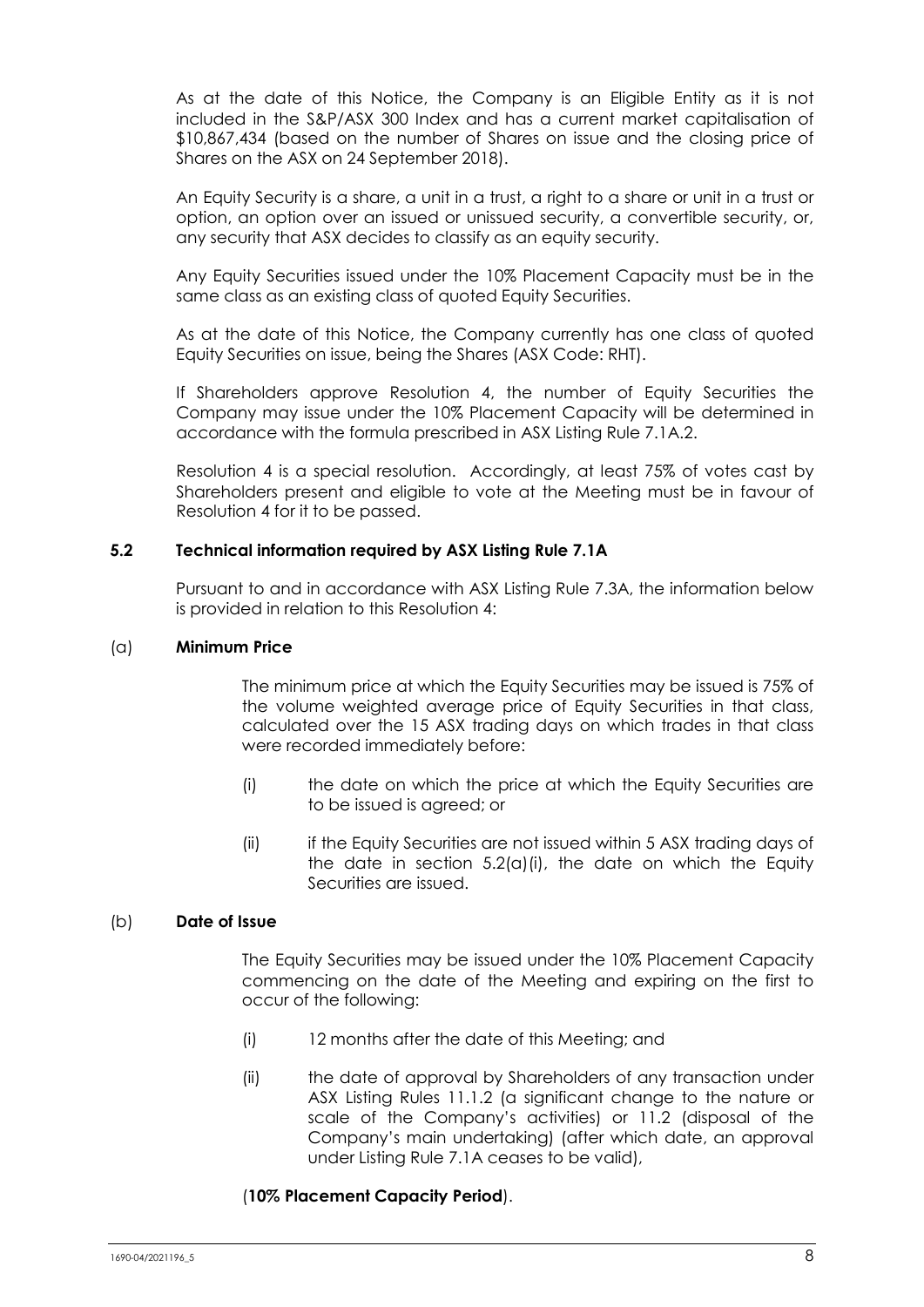## (c) **Risk of voting dilution**

Any issue of Equity Securities under the 10% Placement Capacity will dilute the interests of Shareholders who do not receive any Shares under the issue.

If Resolution 4 is approved by Shareholders and the Company issues the maximum number of Equity Securities available under the 10% Placement Capacity, the economic and voting dilution of existing Shares would be as shown in the table below.

The table below shows the dilution of existing Shareholders calculated in accordance with the formula outlined in ASX Listing Rule 7.1A(2), on the basis of the market price of Shares and the number of Equity Securities on issue as at 24 September 2018.

The table also shows the voting dilution impact where the number of Shares on issue (Variable A in the formula) changes and the economic dilution where there are changes in the issue price of Shares issued under the 10% Placement Capacity.

| Number of<br><b>Shares on</b><br><b>Issue</b>             | <b>Dilution</b>                                       |                                          |                              |                                          |  |
|-----------------------------------------------------------|-------------------------------------------------------|------------------------------------------|------------------------------|------------------------------------------|--|
| (Variable<br>'A' in ASX<br><b>Listing Rule</b><br>7.1A2)  | <b>Issue Price</b><br>(per Share)                     | 0.0135<br>50% decrease<br>in Issue Price | 0.0270<br><b>Issue Price</b> | 0.0405<br>50% increase<br>in Issue Price |  |
| 402,497,568<br>(Current<br>Variable A)                    | <b>Shares</b><br>issued $-10\%$<br>voting<br>dilution | 40,249,756<br>Shares                     | 40,249,756<br><b>Shares</b>  | 40,249,756<br>Shares                     |  |
|                                                           | <b>Funds raised</b>                                   | \$543,371.71                             | \$1,086,743.41               | \$1,630,115.12                           |  |
| 603,746,352<br>(50%<br>increase in                        | <b>Shares</b><br>issued - 10%<br>voting<br>dilution   | 60,374,635<br><b>Shares</b>              | 60,374,635<br><b>Shares</b>  | 60,374,635<br><b>Shares</b>              |  |
| Variable A)                                               | <b>Funds raised</b>                                   | \$815,057.57                             | \$1,630,115.15               | \$2,445,172.72                           |  |
| 804,995,136<br>(100%<br>increase in<br><b>Variable A)</b> | <b>Shares</b><br>issued - 10%<br>voting<br>dilution   | 80,499,513<br><b>Shares</b>              | 80,499,513<br><b>Shares</b>  | 80,499,513<br><b>Shares</b>              |  |
|                                                           | <b>Funds raised</b>                                   | \$1,086,743.43                           | \$2,173,486.85               | \$3,260,230.28                           |  |

\*The number of Shares on issue (Variable A in the formula) could increase as a result of the issue of Shares that do not require Shareholder approval (such as under a prorata rights issue or scrip issued under a takeover offer) or that are issued with Shareholder approval under Listing Rule 7.1.

#### **The table above uses the following assumptions:**

- 1. There are currently 402,497,568 Shares on issue as at the date of this Notice of Meeting.
- 2. The issue price set out above is the closing price of the Shares on the ASX on 24 September 2018.
- 3. The Company issues the maximum possible number of Equity Securities under the 10% Placement Capacity.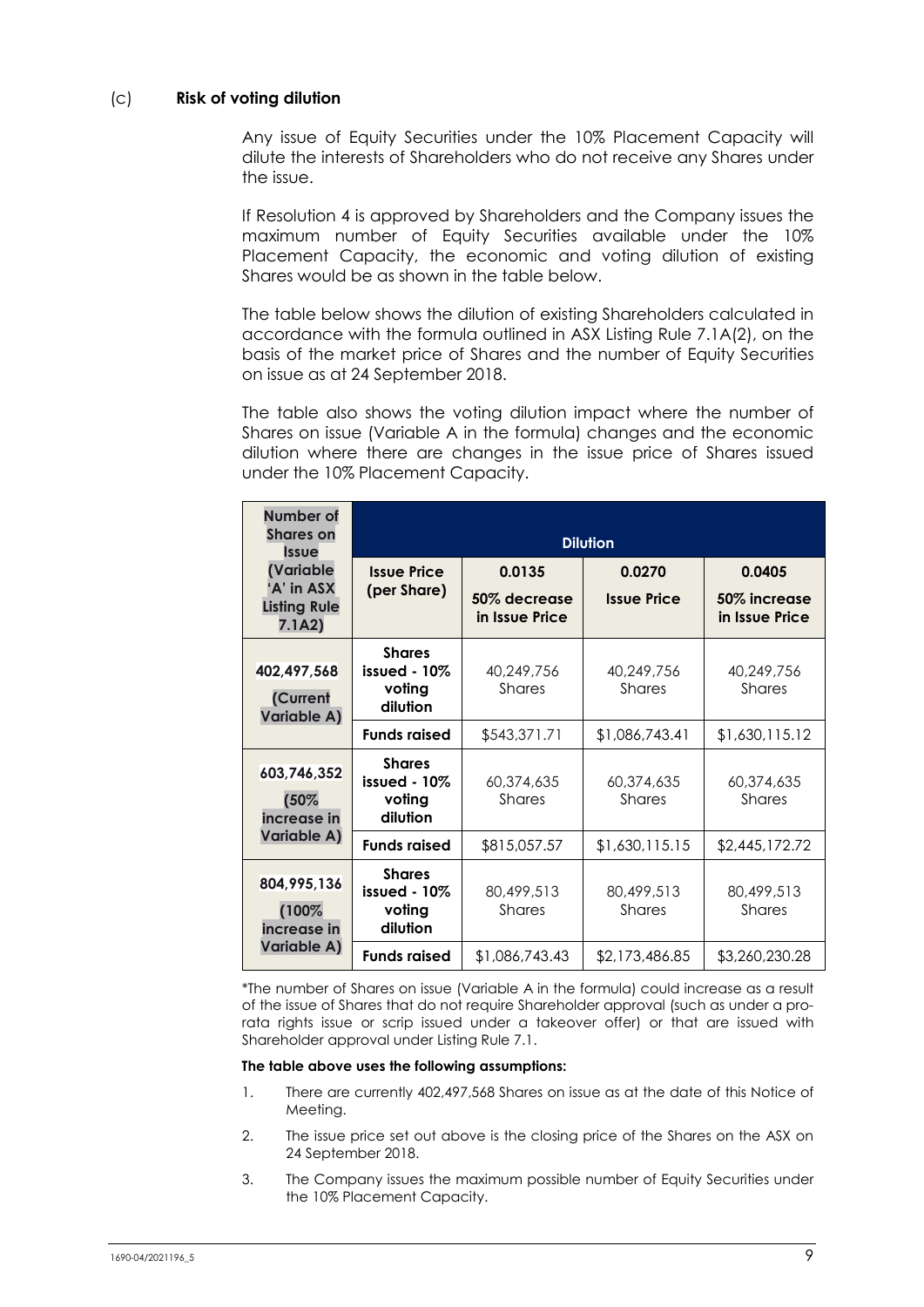- 4. The Company has not issued any Equity Securities in the 12 months prior to the Meeting that were not issued under an exception in ASX Listing Rule 7.2 or with approval under ASX Listing Rule 7.1.
- 5. The issue of Equity Securities under the 10% Placement Capacity consists only of Shares. It is assumed that no Options are exercised into Shares before the date of issue of the Equity Securities.
- 6. The calculations above do not show the dilution that any one particular Shareholder will be subject to. All Shareholders should consider the dilution caused to their own shareholding depending on their specific circumstances.
- 7. This table does not set out any dilution pursuant to approvals under ASX Listing Rule 7.1.
- 8. The 10% voting dilution reflects the aggregate percentage dilution against the issued share capital at the time of issue. This is why the voting dilution is shown in each example as 10%.
- 9. The table does not show an example of dilution that may be caused to a particular Shareholder by reason of placements under the 10% Placement Capacity, based on that Shareholder's holding at the date of the Meeting.

Shareholders should note that there is a risk that:

- (i) the market price for the Company's Shares may be significantly lower on the issue date than on the date of the Meeting; and
- (ii) the Shares may be issued at a price that is at a discount to the market price for those Shares on the date of issue.

#### (d) **Purpose of Issue under 10% Placement Capacity**

The Company may issue Equity Securities under the 10% Placement Capacity for the following purposes:

- (i) as cash consideration in which case the Company intends to use funds raised for the acquisition of new resources, assets and investments and for general working capital etc; or
- (ii) as non-cash consideration for the acquisition of new resources, assets and investments in such circumstances the Company will provide a valuation of the non-cash consideration as required by listing Rule 7.1A.3.

The Company will comply with the disclosure obligations under Listing Rules 7.1A(4) and 3.10.5A upon issue of any Equity Securities.

## (e) **Allocation policy under the 10% Placement Capacity**

The recipients of the Equity Securities to be issued under the 10% Placement Capacity have not yet been determined. However, the recipients of Equity Securities could consist of current Shareholders or new investors (or both), none of whom will be related parties of the Company.

The Company will determine the recipients at the time of the issue under the 10% Placement Capacity, having regard to the following factors:

(i) the purpose of the issue;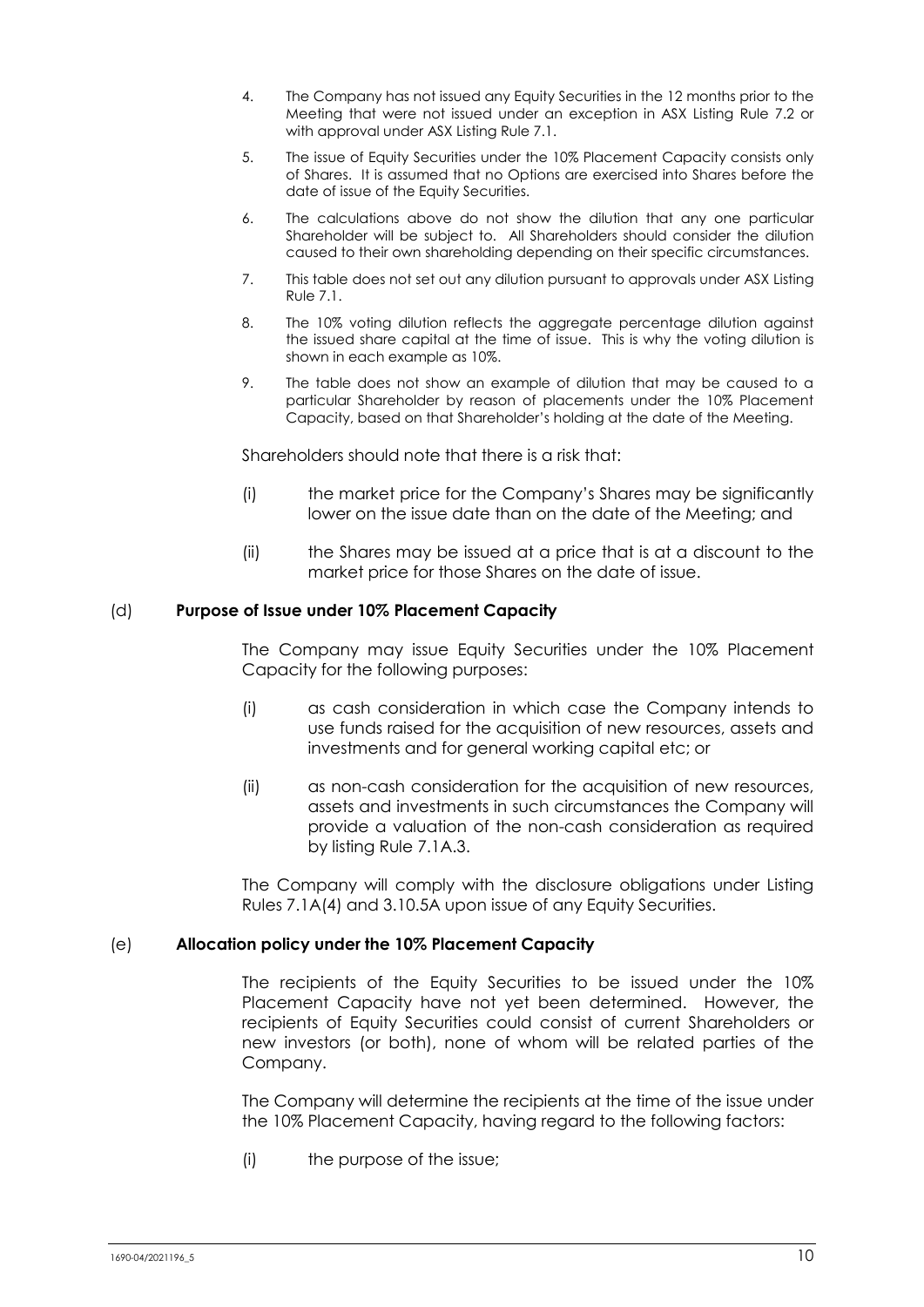- (ii) alternative methods for raising funds available to the Company at that time, including, but not limited to, an entitlement issue or other offer where existing Shareholders may participate;
- (iii) the effect of the issue of the Equity Securities on the control of the Company;
- (iv) the circumstances of the Company, including, but not limited to, the financial position and solvency of the Company;
- (v) prevailing market conditions; and
- (vi) advice from corporate, financial and broking advisers (if applicable).

Further, if the Company is successful in acquiring new resources, assets or investments, it is likely that the recipients under the 10% Placement Capacity will be vendors of the new resources, assets or investments.

#### (f) **Previous approval under ASX Listing Rule 7.1A**

The Company previously obtained approval from its Shareholders pursuant to ASX Listing Rule 7.1A at its annual general meeting held on 23 November 2017 (**Previous Approval**).

The Company has not issued any Equity Securities pursuant to the Previous Approval.

During the 12 month period preceding the date of the Meeting, being on and from 23 November 2017, the Company otherwise issued a total of 21,500,000 Options which represents approximately 5.34% of the total diluted number of Equity Securities on issue in the Company on 23 November 2017, which was 402,497,568.

Further details of the issues of Equity Securities by the Company during the 12 month period preceding the date of the Meeting are set out in Schedule 1.

#### (g) **Compliance with ASX Listing Rules 7.1A.4 and 3.10.5A**

When the Company issues Equity Securities pursuant to the 10% Placement Capacity, it must give to ASX:

- (i) a list of the recipients of the Equity Securities and the number of Equity Securities issued to each (not for release to the market), in accordance with Listing Rule 7.1A.4; and
- (ii) the information required by Listing Rule 3.10.5A for release to the market.

#### **5.3 Voting Exclusion**

A voting exclusion statement is included in this Notice. As at the date of this Notice, the Company has not invited any existing Shareholder to participate in an issue of Equity Securities under ASX Listing Rule 7.1A. Therefore, no existing Shareholders will be excluded from voting on Resolution 4.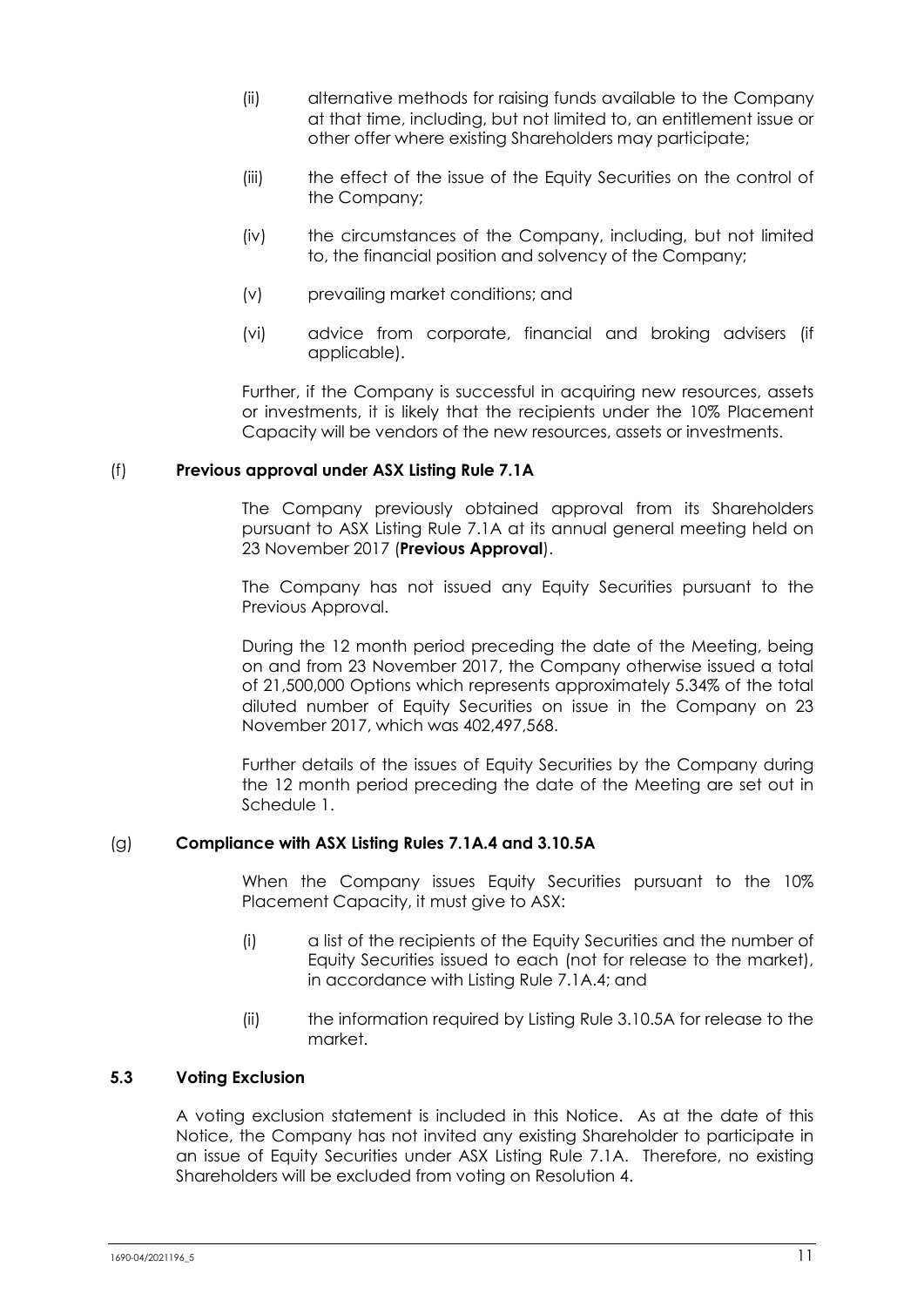## **6. RESOLUTIONS 5 AND 6 - RATIFICATION OF PRIOR ISSUES OF OPTIONS**

## **6.1 General**

On 9 March 2018, the Company issued 21,000,000 Options for nil cash consideration pursuant to the Company's Employee Option Incentive Plan to incentivise, retain and reward key staff members and management.

On 13 September 2018, the Company issued a further 500,000 Options for nil cash consideration pursuant to the Company's Employee Option Incentive Plan to incentivise, retain and reward key staff members and management.

These issues need to be ratified because the Company's Employee Option Incentive Plan has not been approved by Shareholders, therefore Resolutions 5 and 6 seek Shareholder ratification pursuant to ASX Listing Rule 7.4 for the issue of those Options (**Ratification**).

ASX Listing Rule 7.1 provides that a company must not, subject to specified exceptions, issue or agree to issue more equity securities during any 12 month period than that amount which represents 15% of the number of fully paid ordinary securities on issue at the commencement of that 12 month period.

ASX Listing Rule 7.4 sets out an exception to ASX Listing Rule 7.1. It provides that where a company in general meeting ratifies the previous issue of securities made pursuant to ASX Listing Rule 7.1 (and provided that the previous issue did not breach ASX Listing Rule 7.1) those securities will be deemed to have been made with shareholder approval for the purpose of ASX Listing Rule 7.1.

By ratifying these issues, the Company will retain the flexibility to issue equity securities in the future up to the 15% annual placement capacity set out in ASX Listing Rule 7.1 without the requirement to obtain prior Shareholder approval.

## **6.2 Technical information required by ASX Listing Rule 7.4 for Resolution 5**

Pursuant to and in accordance with ASX Listing Rule 7.5, the following information is provided in relation to the Ratification:

- (a) 21,000,000 Options were issued as follows:
	- (i) 7,000,000 Options exercisable at \$0.03 each, on or before 9 March 2021 (**Class A Options**);
	- (ii) 4,750,000 Options exercisable at \$0.05 each, on or before 9 March 2021 (**Class B Options**);
	- (iii) 4,500,000 Options exercisable at \$0.075 each, on or before 9 March 2021 (**Class C Options**); and
	- (iv) 4,750,000 Options exercisable at \$0.10 each, on or before 9 March 2021 (**Class D Options**).
- (b) the Options were issued for nil cash consideration to incentivise, retain and reward key staff and management;
- (c) the Options will be issued on the terms and conditions set out in Schedule 2;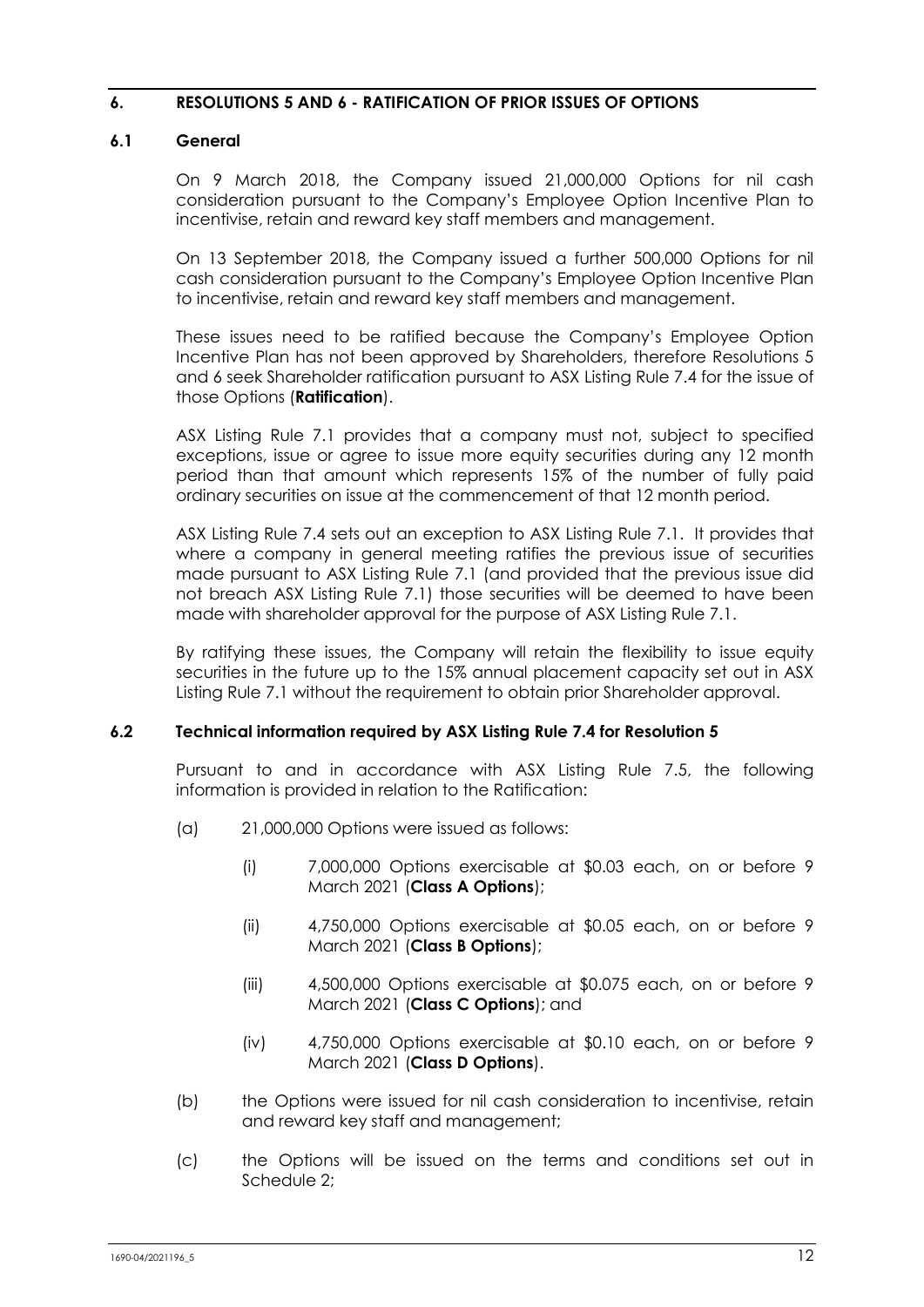- (d) the Options were issued to key staff members and management of the Company pursuant to the Company's Employee Option Incentive Plan. None of these subscribers are related parties of the Company; and
- (e) no funds were raised from the issue of the Options.

## **6.3 Technical information required by ASX Listing Rule 7.4 for Resolution 6**

Pursuant to and in accordance with ASX Listing Rule 7.5, the following information is provided in relation to the Ratification:

- (a) 500,000 Options were issued as follows:
	- (i) 250,000 Options exercisable at \$0.05 each, on or before 13 September 2021 (**Class E Options**); and
	- (ii) 250,000 Options exercisable at \$0.075 each, on or before 13 September 2021 (**Class F Options**).
- (b) the Options were issued for nil cash consideration to incentivise, retain and reward key staff and management;
- (c) the Options will be issued on the terms and conditions set out in Schedule 3;
- (d) the Options were issued to key staff members and management of the Company pursuant to the Company's Employee Option Incentive Plan. None of these subscribers are related parties of the Company; and
- (e) no funds were raised from the issue of the Options.

## **7. RESOLUTION 7 – ADOPTION OF INCENTIVE OPTION PLAN**

Resolution 7 seeks Shareholders approval for the adoption of the incentive option scheme titled Incentive Option Plan (**Incentive Option Plan**) in accordance with ASX Listing Rule 7.2 (Exception 9(b)).

ASX Listing Rule 7.1 provides that a company must not, subject to specified exceptions, issue or agree to issue more equity securities during any 12 month period than that amount which represents 15% of the number of fully paid ordinary securities on issue at the commencement of that 12 month period. ASX Listing Rule 7.2 (Exception 9(b)) sets out an exception to ASX Listing Rule 7.1 which provides that issues under an employee incentive scheme are exempt for a period of 3 years from the date on which shareholders approve the issue of securities under the scheme as an exception to ASX Listing Rule 7.1. The Incentive Option Plan has not previously been approved by Shareholders, however last year the Company issued 21.5 million options under the Incentive Option Plan to employees (non-directors) of the Company. The ratification of those Options are the subject of Resolutions 5 and 6.

If Resolution 7 is passed, the Company will be able to issue Options under the Plan to eligible participants over a period of 3 years without impacting on the Company's ability to issue up to 15% of its total ordinary securities without Shareholder approval in any 12 month period.

The objective of the Plan is to attract, incentivise, motivate and retain key employees, contractors and consultants, and it is considered by the Company that the adoption of the Plan and the future issue of Options under the Plan will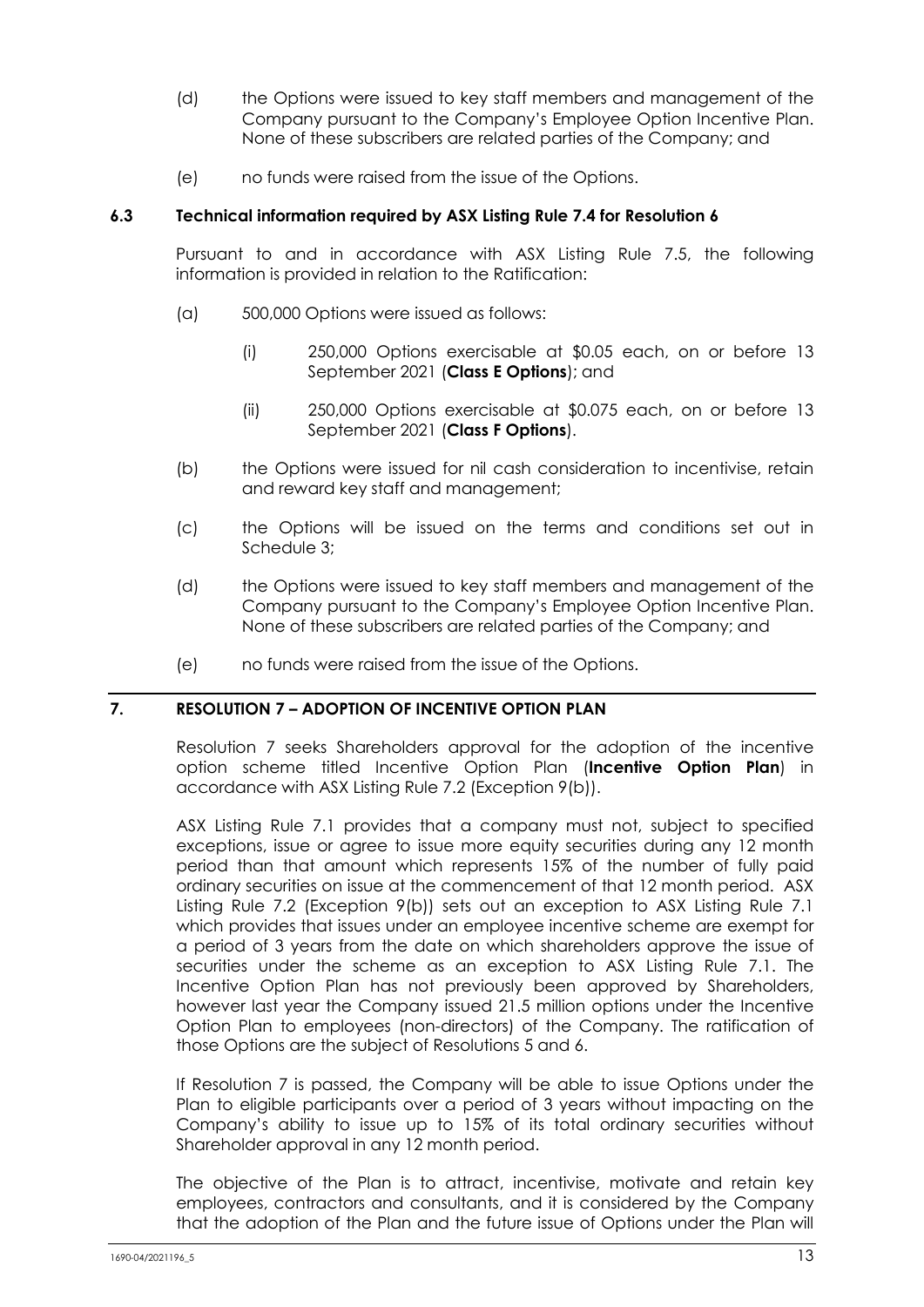provide selected employees, contractors and consultants with the opportunity to participate in the future growth of the Company.

Any future issues of Options under the Plan to a related party or a person whose relation with the company or the related party is, in ASX's opinion, such that approval should be obtained will require additional Shareholder approval under ASX Listing Rule 10.14 at the relevant time.

A summary of the key terms and conditions of the Plan is set out in Schedule 4. In addition, a copy of the Plan is available for review by Shareholders at the registered office of the Company until the date of the Meeting. A copy of the Plan can also be sent to Shareholders upon request to the Company Secretary (Agha Shahzad, +61 8 9286 5300). Shareholders are invited to contact the Company if they have any queries or concerns.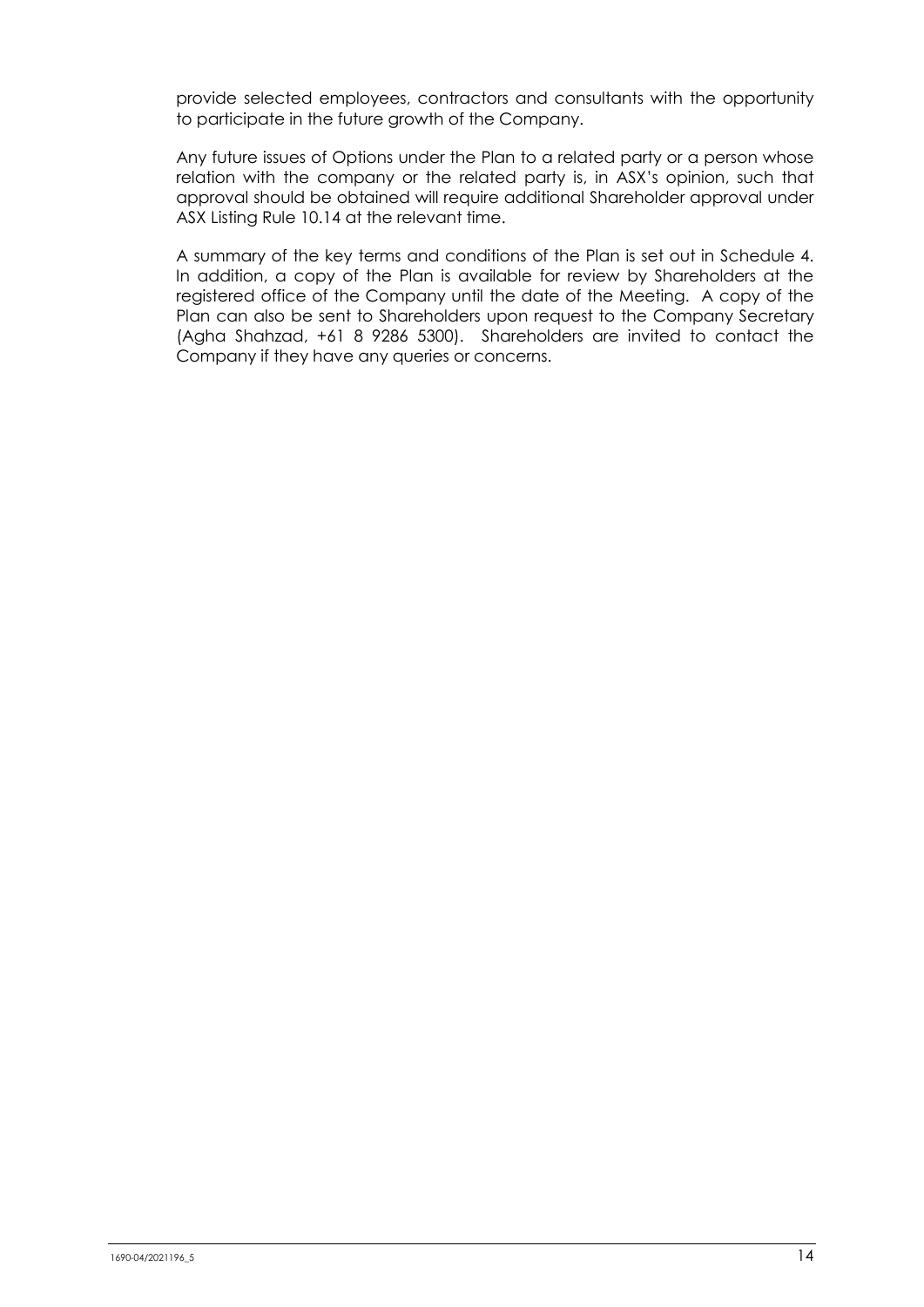## **GLOSSARY**

**\$** means Australian dollars.

**10% Placement Capacity** has the meaning given in Section [5.1.](#page-7-0)

**Annual General Meeting** or **Meeting** means the meeting convened by the Notice.

**ASIC** means the Australian Securities & Investments Commission.

**ASX** means ASX Limited (ACN 008 624 691) or the financial market operated by ASX Limited, as the context requires.

**ASX Listing Rules** means the Listing Rules of ASX.

**Board** means the current board of directors of the Company.

**Business Day** means Monday to Friday inclusive, except New Year's Day, Good Friday, Easter Monday, Christmas Day, Boxing Day, and any other day that ASX declares is not a business day.

**Chair** means the chair of the Meeting.

**Closely Related Party** of a member of the Key Management Personnel means:

- (a) a spouse or child of the member;
- (b) a child of the member's spouse;
- (c) a dependent of the member or the member's spouse;
- (d) anyone else who is one of the member's family and may be expected to influence the member, or be influenced by the member, in the member's dealing with the entity;
- (e) a company the member controls; or
- (f) a person prescribed by the Corporations Regulations 2001 (Cth) for the purposes of the definition of 'closely related party' in the Corporations Act.

**Company** means Resonance Health Limited (ACN 006 762 492).

**Constitution** means the Company's constitution.

**Corporations Act** means the *Corporations Act 2001* (Cth).

**Directors** means the current directors of the Company.

**Eligible Entity** means an entity that, at the date of the relevant general meeting:

- (a) is not included in the S&P/ASX 300 Index; and
- (b) has a maximum market capitalisation (excluding restricted securities and securities quoted on a deferred settlement basis) of \$300,000,000.

**Equity Securities** includes a Share, a right to a Share or Option, an Option, a convertible security and any security that ASX decides to classify as an Equity Security.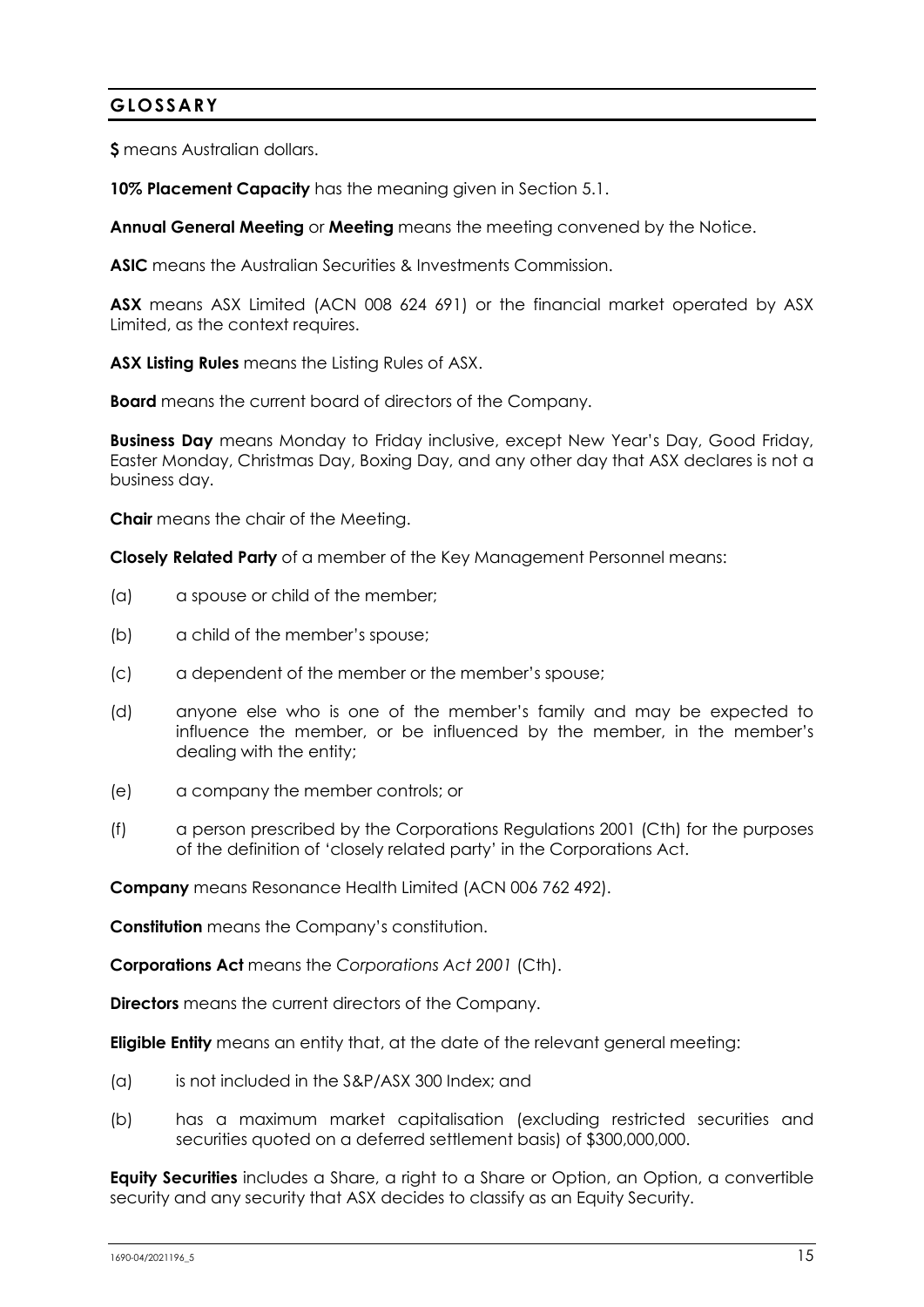**Explanatory Statement** means the explanatory statement accompanying the Notice.

**Incentive Option Plan** means the plan to be adopted by the Company under Resolution 7 and on the terms and conditions set out in Schedule 4.

**Key Management Personnel** has the same meaning as in the accounting standards issued by the Australian Accounting Standards Board and means those persons having authority and responsibility for planning, directing and controlling the activities of the Company, or if the Company is part of a consolidated entity, of the consolidated entity, directly or indirectly, including any director (whether executive or otherwise) of the Company, or if the Company is part of a consolidated entity, of an entity within the consolidated group.

**Notice** or **Notice of Meeting** means this notice of meeting including the Explanatory Statement and the Proxy Form.

**Option** means an option to acquire a Share.

**Optionholder** means a holder of an Option.

**Ordinary Securities** has the meaning set out in the ASX Listing Rules.

**Proxy Form** means the proxy form accompanying the Notice.

**Remuneration Report** means the remuneration report set out in the Director's report section of the Company's annual financial report for the year ended 30 June 2018.

**Resolutions** means the resolutions set out in the Notice, or any one of them, as the context requires.

**Section** means a section of the Explanatory Statement.

**Share** means a fully paid ordinary share in the capital of the Company.

**Shareholder** means a registered holder of a Share.

**Variable A** means "A" as set out in the formula in ASX Listing Rule 7.1A(2).

**WST** means Western Standard Time as observed in Perth, Western Australia.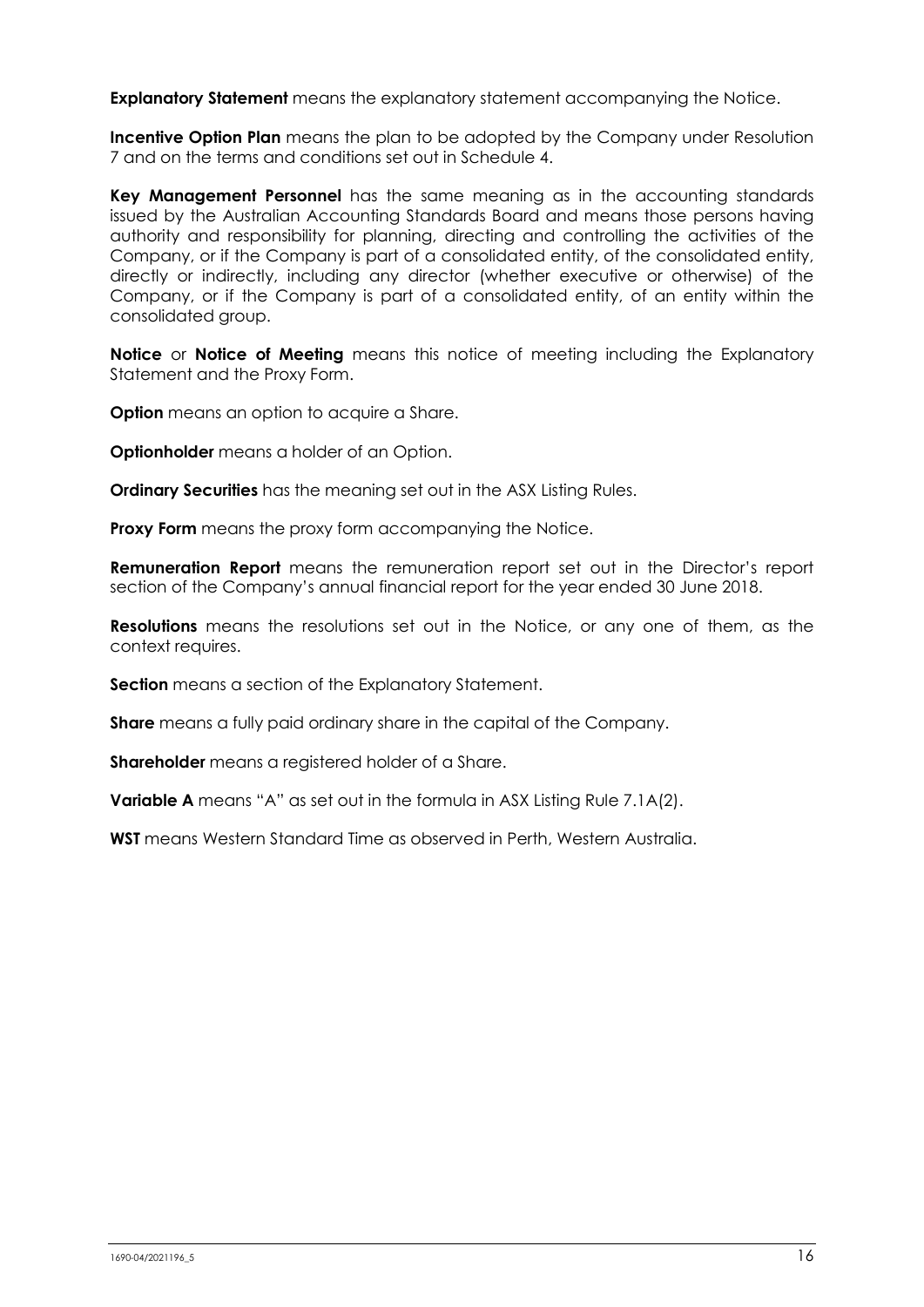## **SCHEDULE 1 – ISSUE S OF EQUITY SECURITIES SINCE 23 NOVEMBER 2017**

| <b>Date</b>                                     | Quantity  | <b>Class</b>                     | <b>Recipients</b>           | <b>Issue price and</b><br>discount to<br><b>Market Price (if</b><br>applicable) <sup>1</sup> | Form of consideration                                                                               |
|-------------------------------------------------|-----------|----------------------------------|-----------------------------|----------------------------------------------------------------------------------------------|-----------------------------------------------------------------------------------------------------|
| $Issue - 13$<br>September<br>2018<br>Appendix   | 250,000   | Unquoted<br>Options <sup>2</sup> | Key staff and<br>management | No issue price<br>(non-cash<br>consideration)                                                | <b>Consideration: Performance</b><br>based remuneration for<br>services provided to the<br>Company. |
| $3B - 14$<br>September<br>2018                  |           |                                  |                             |                                                                                              | Current value = \$784                                                                               |
| $Issue - 13$<br>September<br>2018<br>Appendix   | 250,000   | Unquoted<br>Options <sup>3</sup> | Key staff and<br>management | No issue price<br>(non-cash<br>consideration)                                                | <b>Consideration: Performance</b><br>based remuneration for<br>services provided to the<br>Company. |
| $3B - 14$<br>September<br>2018                  |           |                                  |                             |                                                                                              | Current value = $$368$                                                                              |
| $l$ ssue – 9<br>March 2018                      | 7.000.000 | Unquoted<br>Options <sup>4</sup> | Key staff and<br>management | No issue price<br>(non-cash<br>consideration)                                                | <b>Consideration: Performance</b><br>based remuneration for<br>services provided to the             |
| Appendix<br>$3B - 9$<br><b>March 2018</b>       |           |                                  |                             |                                                                                              | Company.<br>Current value = $$77,894$                                                               |
| $Is5 = 9$<br>March 2018<br>Appendix<br>$3B - 9$ | 4,750,000 | Unquoted<br>Options <sup>5</sup> | Key staff and<br>management | No issue price<br>(non-cash<br>consideration)                                                | Consideration: Performance<br>based remuneration for<br>services provided to the<br>Company.        |
| March 2018                                      |           |                                  |                             |                                                                                              | Current value = $$40,875$                                                                           |
| $l$ ssue – 9<br>March 2018<br>Appendix          | 4,500,000 | Unquoted<br>Options <sup>6</sup> | Key staff and<br>management | No issue price<br>(non-cash<br>consideration)                                                | <b>Consideration: Performance</b><br>based remuneration for<br>services provided to the             |
| $3B - 9$<br>March 2018                          |           |                                  |                             |                                                                                              | Company.<br>Current value = $$30,168$                                                               |
| $Is5 = -9$<br>March 2018<br>Appendix            | 4,750,000 | Unquoted<br>Options <sup>7</sup> | Key staff and<br>management | No issue price<br>(non-cash<br>consideration)                                                | Consideration: Performance<br>based remuneration for<br>services provided to the<br>Company.        |
| $3B - 9$<br>March 2018                          |           |                                  |                             |                                                                                              | Current value = $$25,977$                                                                           |

#### **Notes:**

1. Market Price means the closing price on ASX (excluding special crossings, overnight sales and exchange traded option exercises). For the purposes of this table the discount is calculated on the Market Price on the last trading day on which a sale was recorded prior to the date of issue of the relevant Equity Securities.

- 2. Unquoted Options, exercisable at \$0.05 each, on or before 13 September 2021.
- 3. Unquoted Options, exercisable at \$0.075 each, on or before 13 September 2021.
- 4. Unquoted Options, exercisable at \$0.03 each, on or before 9 March 2021.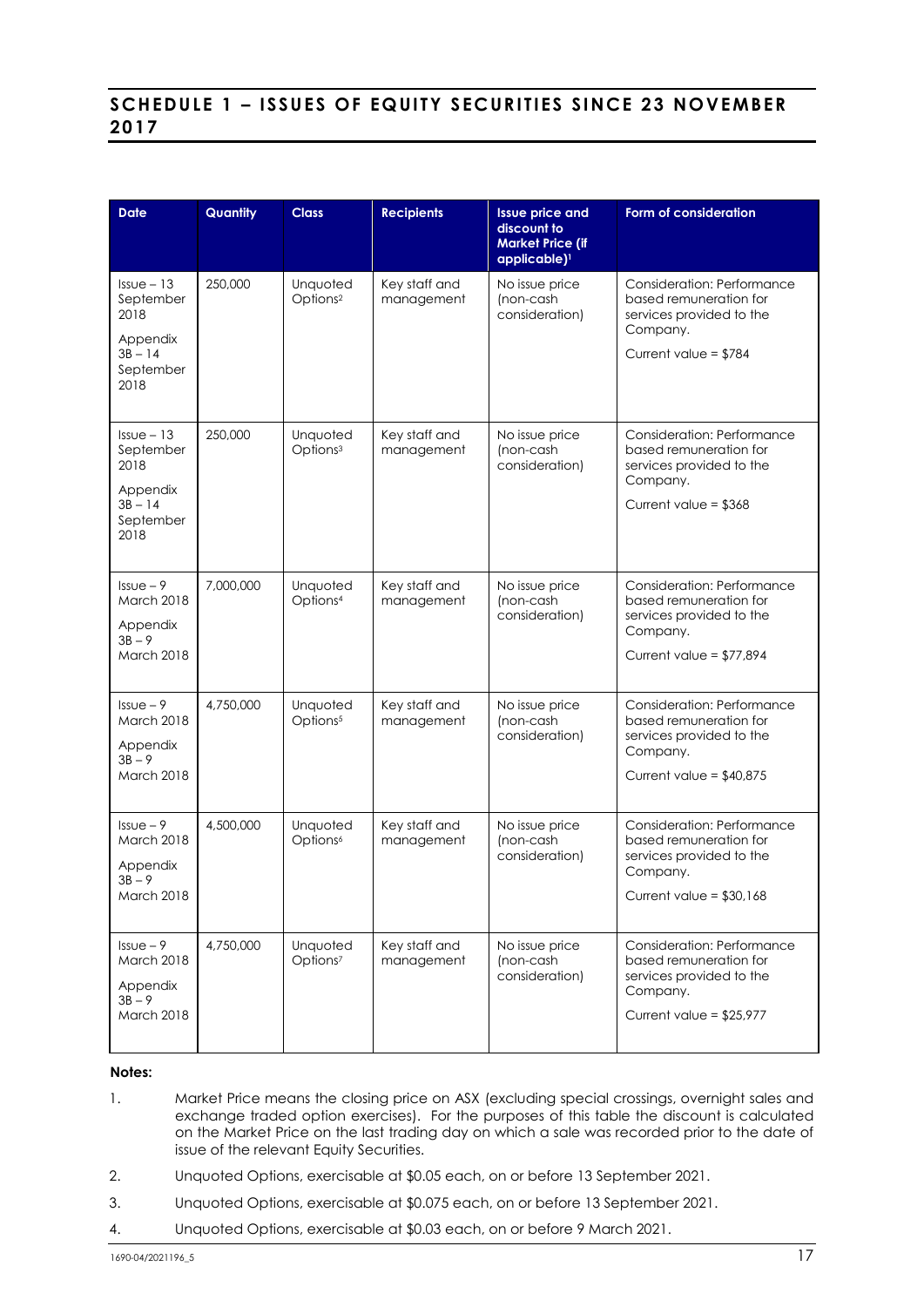- 5. Unquoted Options, exercisable at \$0.05 each, on or before 9 March 2021.
- 6. Unquoted Options, exercisable at \$0.075 each, on or before 9 March 2021.
- 7. Unquoted Options, exercisable at \$0.10 each, on or before 9 March 2021.
- 8. This is a statement of current intentions as at the date of this Notice. As with any budget, intervening events and new circumstances have the potential to affect the manner in which the funds are ultimately applied. The Board reserves the right to alter the way the funds are applied on this basis.
- 9. In respect of unquoted Equity Securities the value of Options is measured using the Black & Scholes option pricing model. Measurement inputs include the Share price on the measurement date, the exercise price, the term of the Option, the impact of dilution, the expected volatility of the underlying Share (based on weighted average historic volatility adjusted for changes expected due to publicly available information), the expected dividend yield and the risk free interest rate for the term of the Option. No account is taken of any performance conditions included in the terms of the Option other than market based performance conditions (i.e. conditions linked to the price of Shares).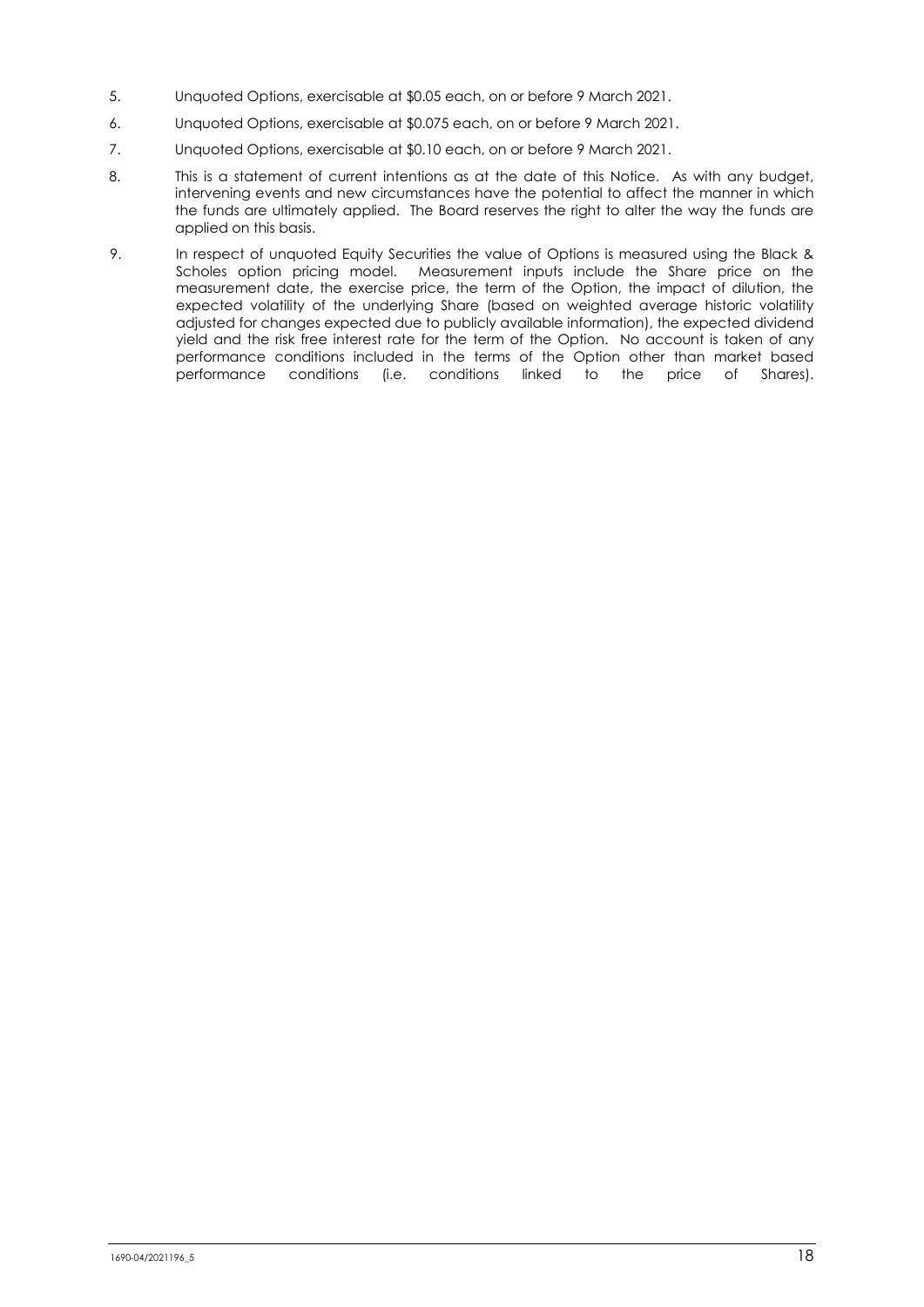## **SCHEDULE 2 – TERMS AND CONDITIONS OF CLASS A, B, C AND D OPTIONS**

## **(a) Entitlement**

Each Option entitles the holder to subscribe for one Share upon exercise of the Option.

## **(b) Exercise Price**

Subject to paragraph [\(i\),](#page-20-0) the amount payable upon exercise of each Option will be in accordance with the below:

- (i) at \$0.03 per Class A Option;
- (ii) at \$0.05 per Class B Option;
- (iii) at \$0.075 per Class C Option; and
- (iv) at \$0.10 per Class D Option,

#### (**Exercise Price**).

#### **(c) Expiry Date**

Each Option will expire at 5:00 pm (WST) on 9 March 2021 (**Expiry Date**). An Option not exercised before the Expiry Date will automatically lapse on the Expiry Date.

#### **(d) Exercise Period**

The Options are exercisable at any time on or prior to the Expiry Date (**Exercise Period**).

#### **(e) Notice of Exercise**

The Options may be exercised during the Exercise Period by notice in writing to the Company in the manner specified on the Option certificate (**Notice of Exercise**) and payment of the Exercise Price for each Option being exercised in Australian currency by electronic funds transfer or other means of payment acceptable to the Company.

#### **(f) Exercise Date**

A Notice of Exercise is only effective on and from the later of the date of receipt of the Notice of Exercise and the date of receipt of the payment of the Exercise Price for each Option being exercised in cleared funds (**Exercise Date**).

#### <span id="page-19-0"></span>**(g) Timing of issue of Shares on exercise**

Within 15 Business Days after the Exercise Date, the Company will:

- (i) issue the number of Shares required under these terms and conditions in respect of the number of Options specified in the Notice of Exercise and for which cleared funds have been received by the Company;
- <span id="page-19-1"></span>(ii) if required, give ASX a notice that complies with section 708A(5)(e) of the Corporations Act, or, if the Company is unable to issue such a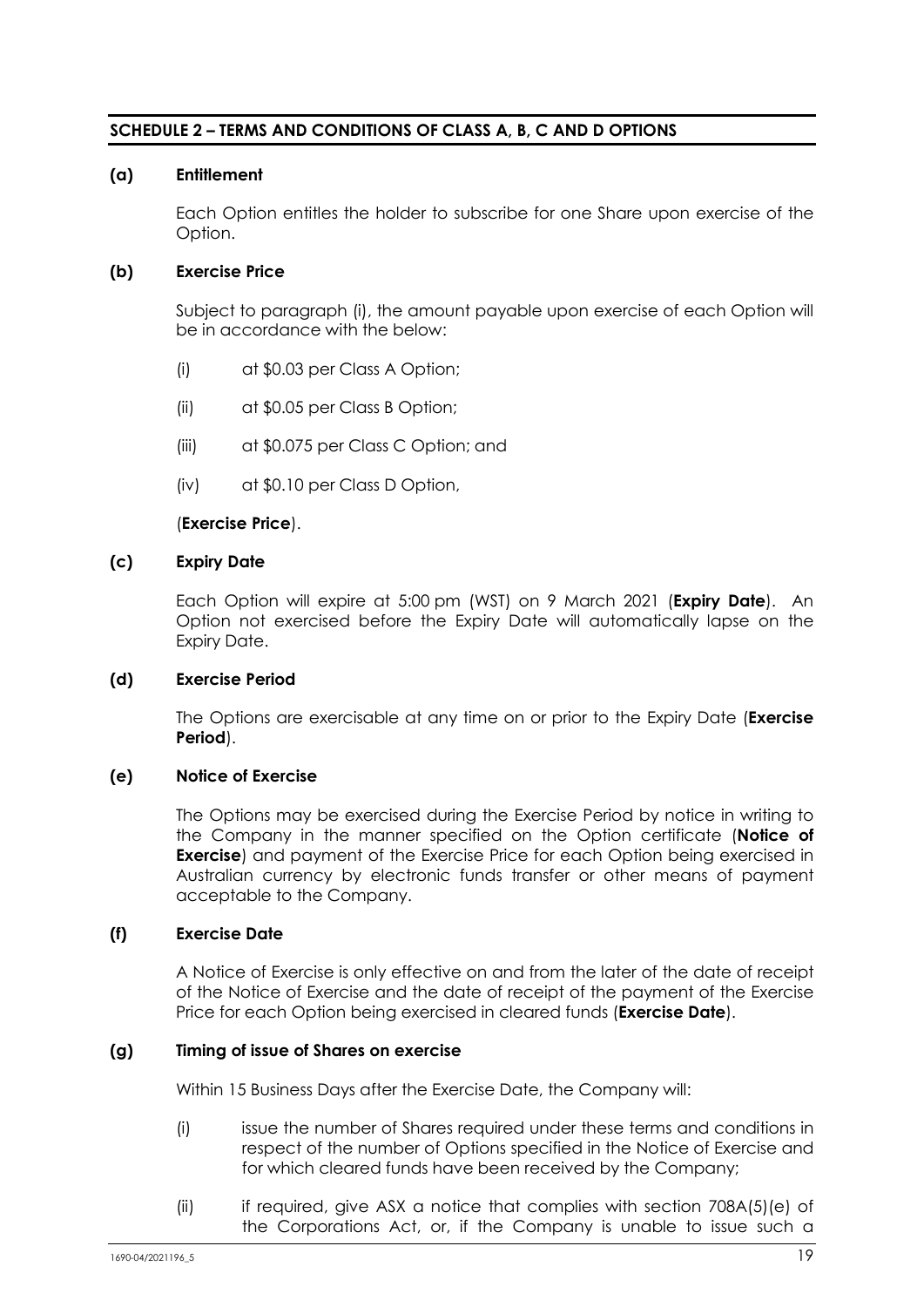notice, lodge with ASIC a prospectus prepared in accordance with the Corporations Act and do all such things necessary to satisfy section 708A(11) of the Corporations Act to ensure that an offer for sale of the Shares does not require disclosure to investors; and

(iii) if admitted to the official list of ASX at the time, apply for official quotation on ASX of Shares issued pursuant to the exercise of the Options.

If a notice delivered under [\(g\)](#page-19-0)[\(ii\)](#page-19-1) for any reason is not effective to ensure that an offer for sale of the Shares does not require disclosure to investors, the Company must, no later than 20 Business Days after becoming aware of such notice being ineffective, lodge with ASIC a prospectus prepared in accordance with the Corporations Act and do all such things necessary to satisfy section 708A(11) of the Corporations Act to ensure that an offer for sale of the Shares does not require disclosure to investors.

## **(h) Shares issued on exercise**

Shares issued on exercise of the Options rank equally with the then issued shares of the Company.

## <span id="page-20-0"></span>**(i) Reconstruction of capital**

If at any time the issued capital of the Company is reconstructed, all rights of an Optionholder are to be changed in a manner consistent with the Corporations Act and the ASX Listing Rules at the time of the reconstruction.

## **(j) Participation in new issues**

There are no participation rights or entitlements inherent in the Options and holders will not be entitled to participate in new issues of capital offered to Shareholders during the currency of the Options without exercising the Options.

## **(k) Change in exercise price**

An Option does not confer the right to a change in Exercise Price or a change in the number of underlying securities over which the Option can be exercised.

## **(l) Transferability**

The Options are transferable subject to any restriction or escrow arrangements imposed by ASX or under applicable Australian securities laws.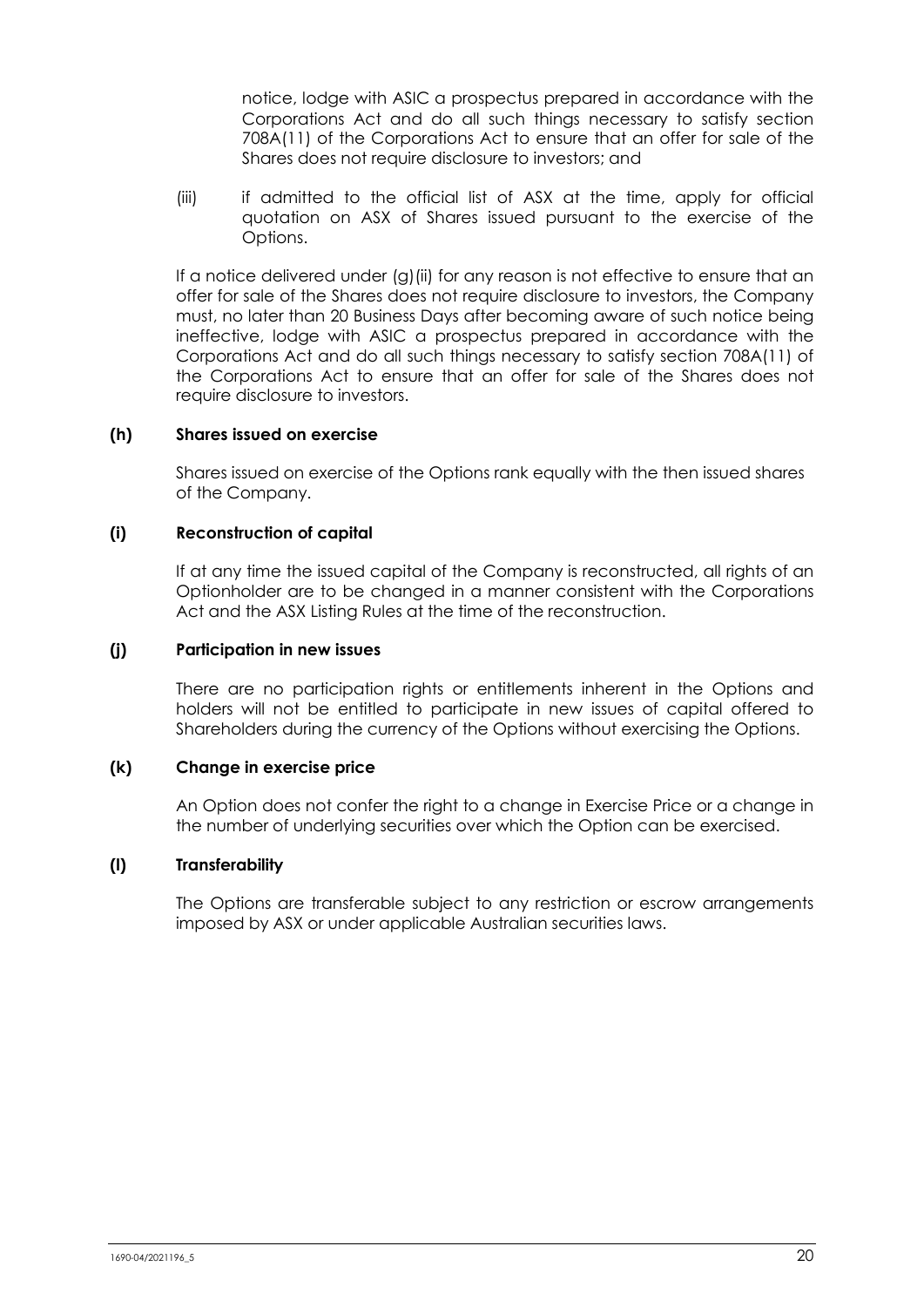## **SCHEDULE 3 – TERMS AND CONDITIONS OF CLASS E AND F OPTIONS**

## **(a) Entitlement**

Each Option entitles the holder to subscribe for one Share upon exercise of the Option.

## **(b) Exercise Price**

Subject to paragraph [\(i\),](#page-20-0) the amount payable upon exercise of each Option will be in accordance with the below:

- (i) at \$0.05 per Class E Option; and
- (ii) at \$0.075 per Class F Option,

#### (**Exercise Price**).

#### **(c) Expiry Date**

Each Option will expire at 5:00 pm (WST) on 13 September 2021 (**Expiry Date**). An Option not exercised before the Expiry Date will automatically lapse on the Expiry Date.

#### **(d) Exercise Period**

The Options are exercisable at any time on or prior to the Expiry Date (**Exercise Period**).

#### **(e) Notice of Exercise**

The Options may be exercised during the Exercise Period by notice in writing to the Company in the manner specified on the Option certificate (**Notice of Exercise**) and payment of the Exercise Price for each Option being exercised in Australian currency by electronic funds transfer or other means of payment acceptable to the Company.

#### **(f) Exercise Date**

A Notice of Exercise is only effective on and from the later of the date of receipt of the Notice of Exercise and the date of receipt of the payment of the Exercise Price for each Option being exercised in cleared funds (**Exercise Date**).

## **(g) Timing of issue of Shares on exercise**

Within 15 Business Days after the Exercise Date, the Company will:

- (i) issue the number of Shares required under these terms and conditions in respect of the number of Options specified in the Notice of Exercise and for which cleared funds have been received by the Company;
- (ii) if required, give ASX a notice that complies with section 708A(5)(e) of the Corporations Act, or, if the Company is unable to issue such a notice, lodge with ASIC a prospectus prepared in accordance with the Corporations Act and do all such things necessary to satisfy section 708A(11) of the Corporations Act to ensure that an offer for sale of the Shares does not require disclosure to investors; and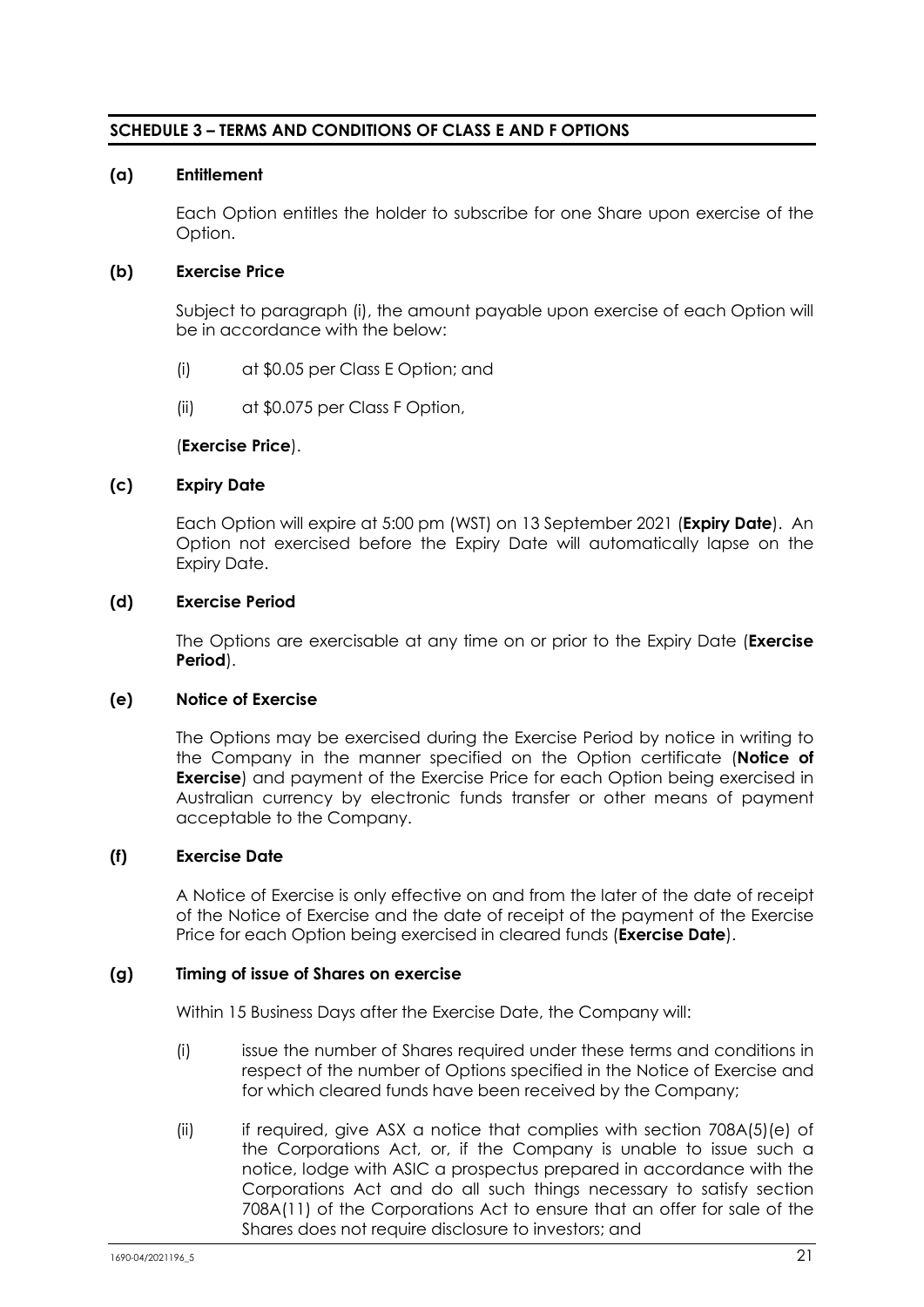(iii) if admitted to the official list of ASX at the time, apply for official quotation on ASX of Shares issued pursuant to the exercise of the Options.

If a notice delivered under [\(g\)\(ii\)](#page-19-1) for any reason is not effective to ensure that an offer for sale of the Shares does not require disclosure to investors, the Company must, no later than 20 Business Days after becoming aware of such notice being ineffective, lodge with ASIC a prospectus prepared in accordance with the Corporations Act and do all such things necessary to satisfy section 708A(11) of the Corporations Act to ensure that an offer for sale of the Shares does not require disclosure to investors.

## **(h) Shares issued on exercise**

Shares issued on exercise of the Options rank equally with the then issued shares of the Company.

## **(i) Reconstruction of capital**

If at any time the issued capital of the Company is reconstructed, all rights of an Optionholder are to be changed in a manner consistent with the Corporations Act and the ASX Listing Rules at the time of the reconstruction.

## **(j) Participation in new issues**

There are no participation rights or entitlements inherent in the Options and holders will not be entitled to participate in new issues of capital offered to Shareholders during the currency of the Options without exercising the Options.

## **(k) Change in exercise price**

An Option does not confer the right to a change in Exercise Price or a change in the number of underlying securities over which the Option can be exercised.

## **(l) Transferability**

The Options are transferable subject to any restriction or escrow arrangements imposed by ASX or under applicable Australian securities laws.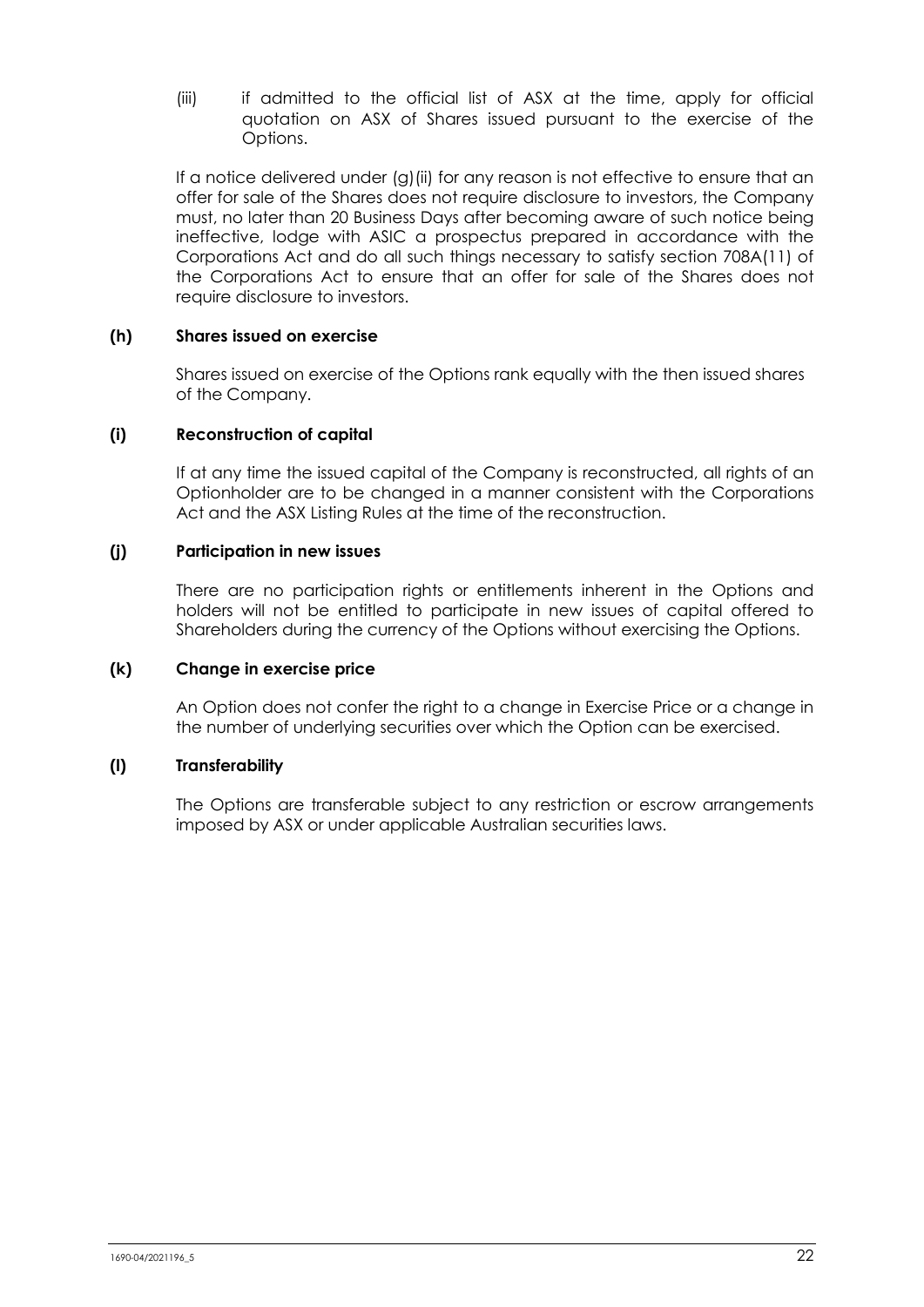## **SCHEDULE 4 – TERMS AND CONDITIONS OF INCENTIVE OPTION PLAN**

The principle terms of the Plan are summarised below:

- (a) **Eligibility and Grant of Options**: The Board may grant Options to any Director, full or part time employee, or casual employee or contractor who falls within ASIC Class Order 14/1000 (**Class Order**), of the Company or an associated body corporate (**Eligible Participant**). The Board may also offer Options (**Offer**) to a prospective Eligible Participant provided the Offer can only be accepted if they become an Eligible Participant. Options may be granted by the Board at any time.
- (b) **Consideration**: Each Option granted under the Incentive Option Plan will be granted for no more than nominal cash consideration.
- (c) **Conversion:** Each Option is exercisable into one Share in the Company ranking equally in all respect with the existing issued Shares in the Company.
- (d) **Exercise Price and Expiry Date**: The exercise price and expiry date for Options granted under the Incentive Option Plan will be determined by the Board prior to the grant of the Options but otherwise will expire three (3) years from the date of the grant of the Options.
- (e) **Exercise Restrictions**: The Options granted under the Incentive Option Plan may be subject to conditions on exercise as may be fixed by the Directors prior to grant of the Options (**Exercise Conditions**). Any restrictions imposed by the Directors must be set out in the offer for the Options.
- (f) **Lapsing of Options**: An unexercised Option will lapse:
	- (i) on its Expiry Date;
	- (ii) if any Exercise Condition is unable to be met and is not waived, as determined by the Board; or
	- (iii) subject to certain good leaver exceptions or a determination by the Board, where the Eligible Participant ceases to be an Eligible Participant.
- (g) **Disposal of Options:** Options will not be transferable except to the extent the Incentive Option Plan or any offer provides otherwise.
- (h) **Quotation of Options**: Options will not be quoted on the ASX, except to the extent provided for by the Incentive Option Plan or unless an offer provides otherwise.
- (i) **Trigger Events**: The Company may permit Options to be exercised in certain circumstances where there is a change in control of the Company (including by takeover) or entry into a scheme of arrangement.
- (j) **Participation generally:** There are no participating rights or entitlements inherent in the Options and holders will not be entitled to participate in new issues of capital offered to Shareholders during the currency of the Options without exercising the Options.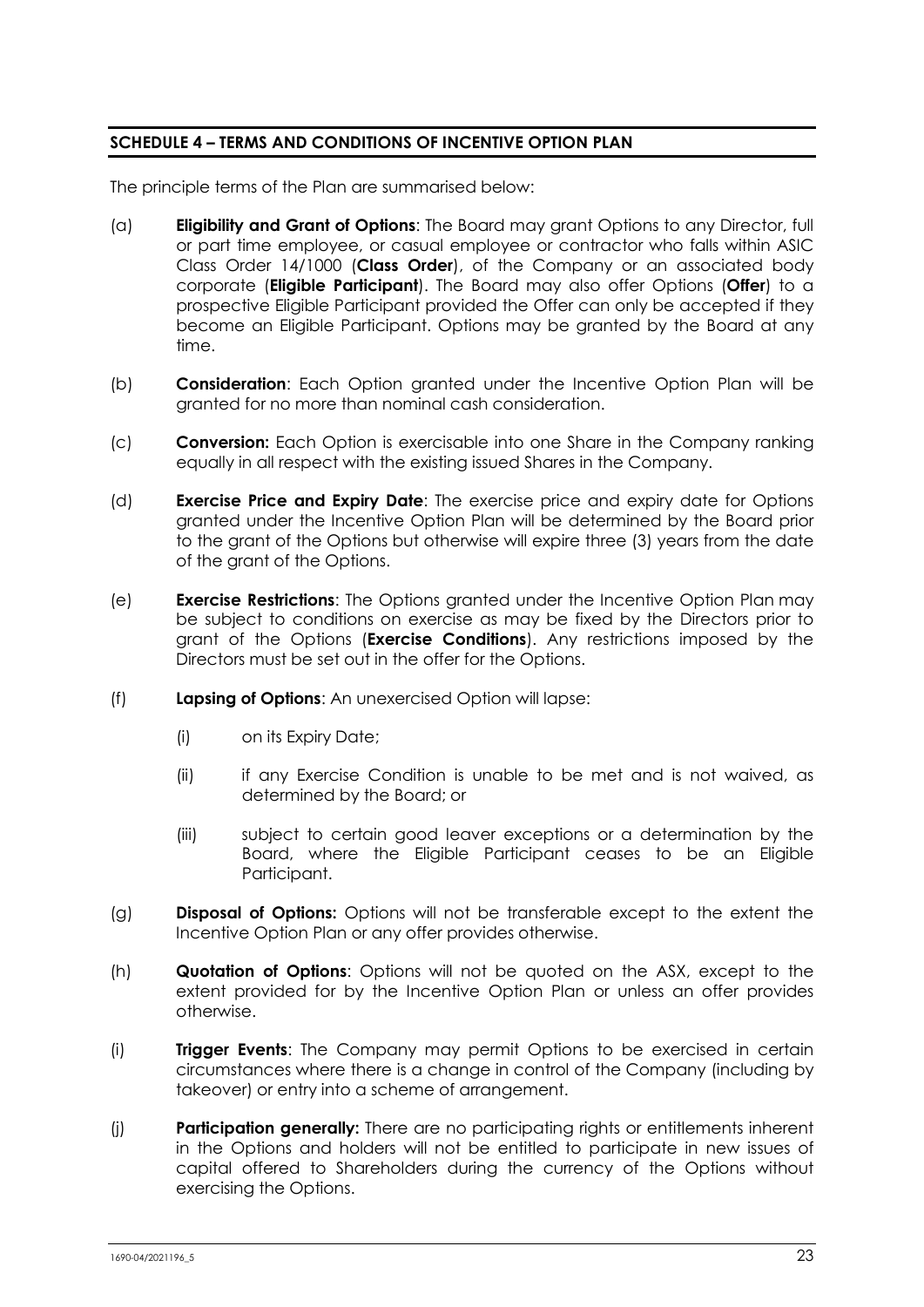- (k) **Change in exercise price:** An Option issued under the Incentive Option Plan does not confer the right to a change in Exercise Price or a change in the number of underlying securities over which the Option can be exercised.
- (l) **Reorganisation**: The terms upon which Options will be granted will not prevent the Options being re-organised as required by the Listing Rules on the reorganisation of the capital of the Company.
- (m) **Limitations on Offers**: The Company must have reasonable grounds to believe, when making an Offer, that the number of Shares to be received on exercise of Options offered under an Offer, when aggregated with the number of Shares issued or that may be issued as a result of offers made in reliance on the Class Order at any time during the previous 3 year period under an employee incentive scheme covered by the Class Order or an ASIC exempt arrangement of a similar kind to an employee incentive scheme, will not exceed 5% of the total number of Shares on issue at the date of the Offer.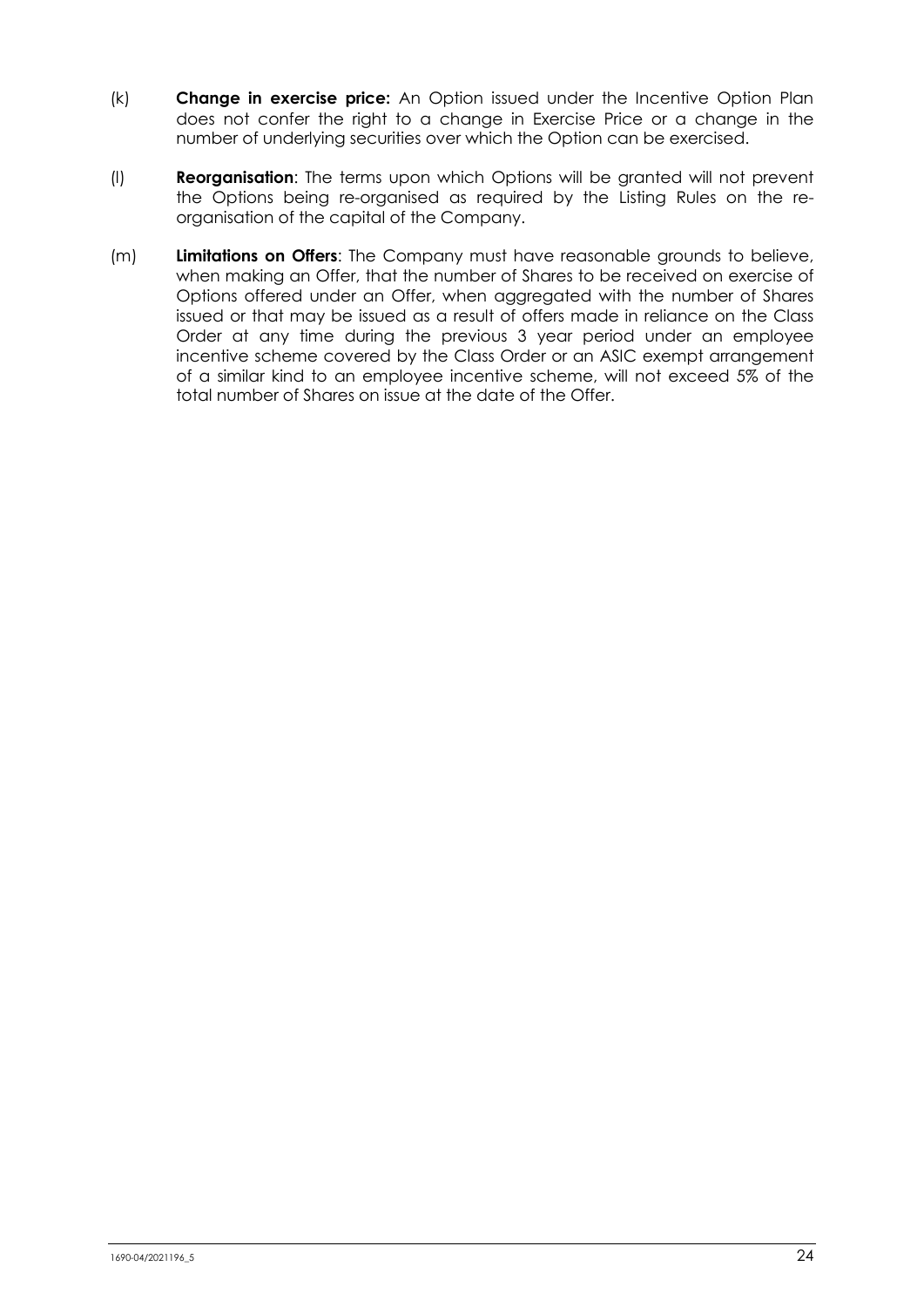#### **PROXY FORM**

#### **RESONANCE HEALTH LIMITED ACN 006 762 492**



#### **ANNUAL GENERAL MEETING**

| I/We  |                                                                                 |
|-------|---------------------------------------------------------------------------------|
| of:   |                                                                                 |
|       | being a Shareholder entitled to attend and vote at the Meeting, hereby appoint: |
| Name: |                                                                                 |
| OR:   | the Chair of the Meeting as my/our proxy.                                       |

or failing the person so named or, if no person is named, the Chair, or the Chair's nominee, to vote in accordance with the following directions, or, if no directions have been given, and subject to the relevant laws as the proxy sees fit, at the Meeting to be held at [\*3], on [\*4] at [\*5], and at any adjournment thereof.

#### **AUTHORITY FOR CHAIR TO VOTE UNDIRECTED PROXIES ON REMUNERATION RELATED RESOLUTIONS**

**Where I/we have appointed the Chair as my/our proxy (or where the Chair becomes my/our proxy by default), I/we expressly authorise the Chair to exercise my/our proxy on Resolutions 1 and 7 (except where I/we have indicated a different voting intention below) even though Resolutions 1 and 7 are connected directly or indirectly with the remuneration of a member of the Key Management Personnel, which includes the Chair.**

#### **CHAIR'S VOTING INTENTION IN RELATION TO UNDIRECTED PROXIES**

**The Chair intends to vote undirected proxies in favour of all Resolutions. In exceptional circumstances the Chair may change his/her voting intention on any Resolution. In the event this occurs an ASX announcement will be made immediately disclosing the reasons for the change.**

| Voting on business of the Meeting |                                           | <b>FOR</b> | <b>AGAINST</b> | <b>ABSTAIN</b> |
|-----------------------------------|-------------------------------------------|------------|----------------|----------------|
| Resolution 1                      | Adoption of Remuneration Report           |            |                |                |
| Resolution 2                      | Re-election of director - Dr Martin Blake |            |                |                |
| Resolution 3                      | Election of Director - Mr Mitchell Wells  |            |                |                |
| Resolution 4                      | Approval of 10% Placement Capacity        |            |                |                |
| Resolution 5                      | Ratification of Prior Issue - Options     |            |                |                |
| Resolution 6                      | Ratification of Prior Issue - Options     |            |                |                |
| Resolution 7                      | Adoption of Incentive Option Plan         |            |                |                |

Please note: If you mark the abstain box for a particular Resolution, you are directing your proxy not to vote on that Resolution on a show of hands or on a poll and your votes will not be counted in computing the required majority on a poll.

|                                 |  |                       | If two proxies are being appointed, the proportion of voting rights this proxy represents is: |                            |              | %    |
|---------------------------------|--|-----------------------|-----------------------------------------------------------------------------------------------|----------------------------|--------------|------|
| Signature of Shareholder(s):    |  |                       |                                                                                               |                            |              |      |
| Individual or Shareholder 1     |  | <b>Shareholder 2</b>  |                                                                                               | <b>Shareholder 3</b>       |              |      |
|                                 |  |                       |                                                                                               |                            |              |      |
| Sole Director/Company Secretary |  | Director              |                                                                                               | Director/Company Secretary |              |      |
| Date:                           |  |                       |                                                                                               |                            |              |      |
| Contact name:                   |  | Contact ph (daytime): |                                                                                               |                            |              |      |
| E-mail address:                 |  |                       | Consent for contact by e-mail in<br>relation to this Proxy Form:                              |                            | <b>YES</b> I | NO L |